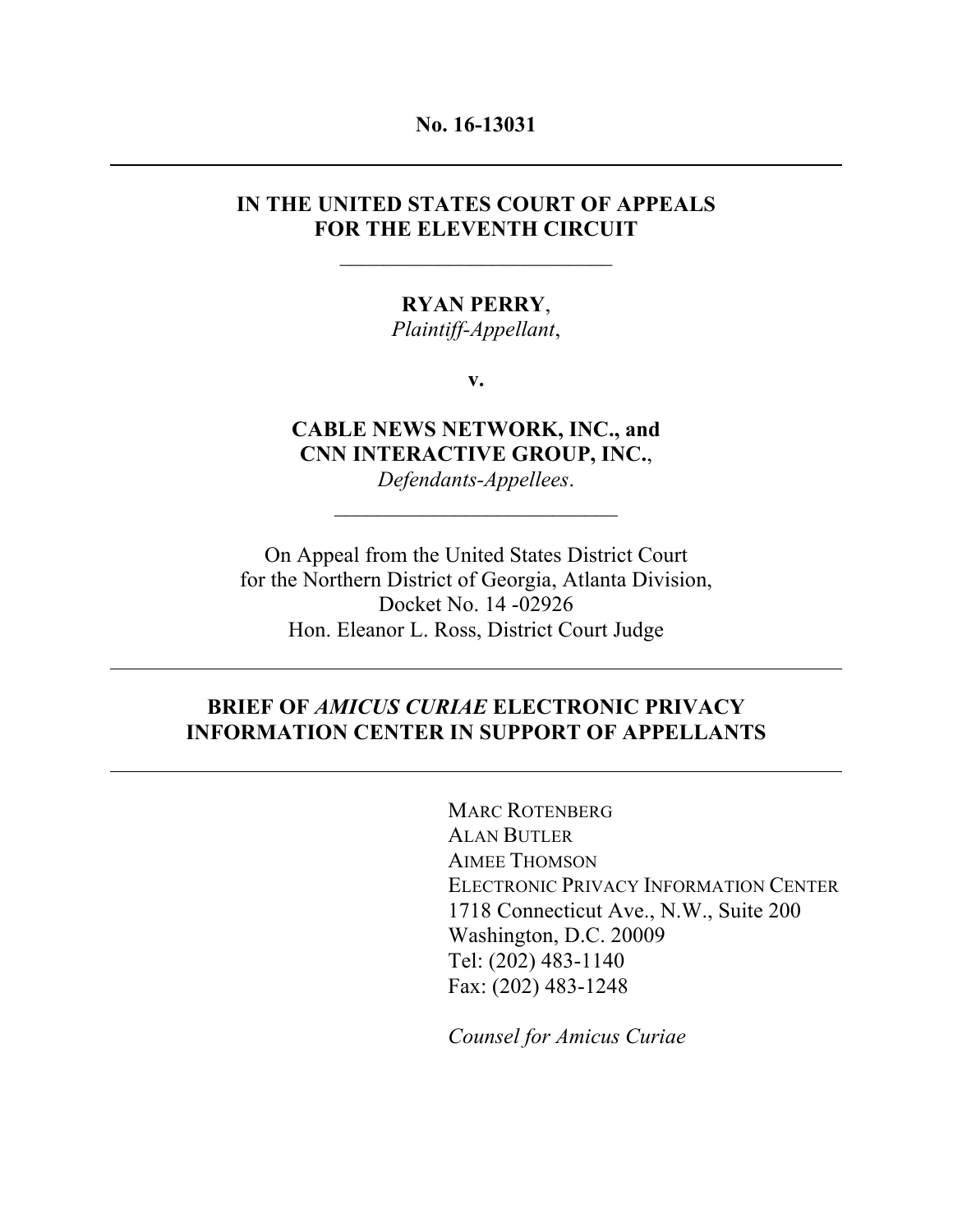## **CERTIFICATE OF INTERESTED PERSONS AND CORPORATE DISCLOSURE STATEMENT**

Pursuant to Federal Rule of Appellate Procedure 26.1 and Eleventh Circuit Local Rule 26.1-1, *Amicus Curiae* Electronic Privacy Information Center ("EPIC") certifies that the following parties have an interest in the outcome of this appeal:

- 1. Andrews, Ryan D. (attorney for Plaintiff-Appellant)
- 2. Bakowski, Alan W. (attorney for Defendants-Appellees)
- 3. Balabanian, Rafey S. (attorney for Plaintiff-Appellant)
- 4. Booth, Courtney C. (attorney for the Plaintiff-Appellant)
- 5. Butler, Alan J. (attorney for *Amicus Curiae* EPIC)
- 6. Cable News Network, Inc. (Defendant-Appellee)
- 7. Cameron, Clinton E. (attorney for Defendant-Appellee)
- 8. CNN Interactive Group, Inc. (Defendant-Appellee) (wholly owned subsidiary of Cable News Network, Inc.)
- 9. Electronic Privacy Information Center (EPIC) (*Amicus Curiae*)
- 10. Historic TW Inc. (parent company of Turner Broadcasting System, Inc.)
- 11. Edelson, Jay (attorney for Plaintiff-Appellant)
- 12. Frankel, Jonathan S. (attorney for Defendants-Appellees)
- 13. Jordon, Jennifer Auer (attorney for Plaintiff-Appellant)
- 14. Landis, Jeffrey G. (attorney for Defendants-Appellees)

#### C-1 of 3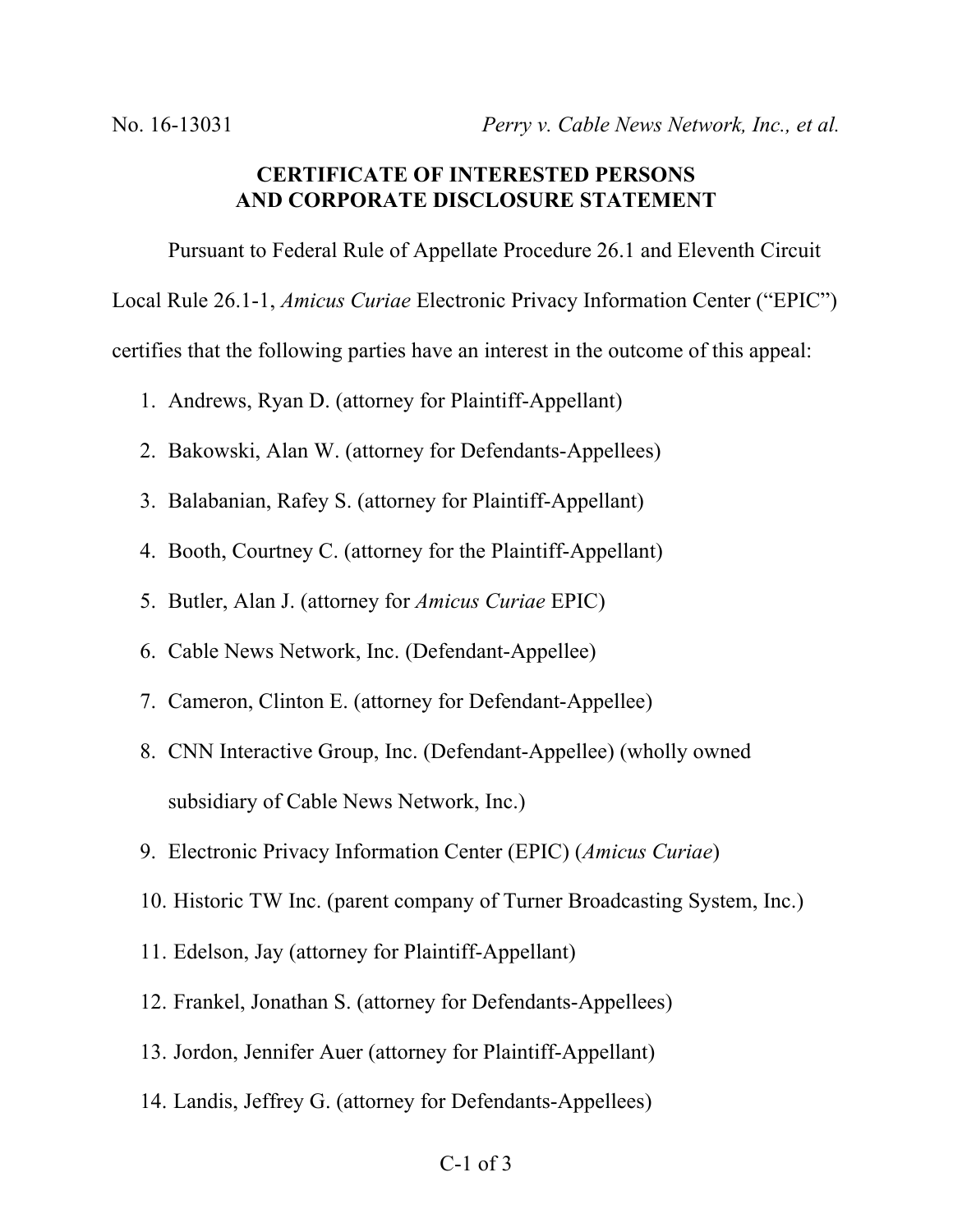- 15. Lamberth, James A. (attorney for Defendants-Appellees)
- 16. Larry. James D. (attorney for Plaintiff-Appellant)
- 17. Lawson, J. Aaron (attorney for Plaintiff-Appellant)
- 18. Perlstadt, Roger (attorney for Plaintiff-Appellant)
- 19. Richman, Benjamin H. (attorney for Plaintiff-Appellant)
- 20. Ross, Hon. Eleanor L. (presiding district court judge)
- 21. Rotenberg, Marc (attorney for *Amicus Curiae* EPIC)
- 22. Sommer, Jacob A. (attorney for Defendants-Appellees)
- 23. Thomson, Aimee D. (attorney for *Amicus Curiae* EPIC)
- 24. Time Warner, Inc. (NYSE:TWX) (parent company of Historic TX Inc.)
- 25. Turner Broadcasting System, Inc. (parent company of Defendants-Appellees)
- 26. Zwillinger, Marc J. (attorney for Defendants-Appellees)

EPIC is a District of Columbia corporation with no parent corporation. No publicly held company owns 10 percent or more of EPIC stock. To the best of EPIC's knowledge, no person or entity holds 10 percent or more of Time Warner Inc.'s (NYSE:TWX) outstanding common stock.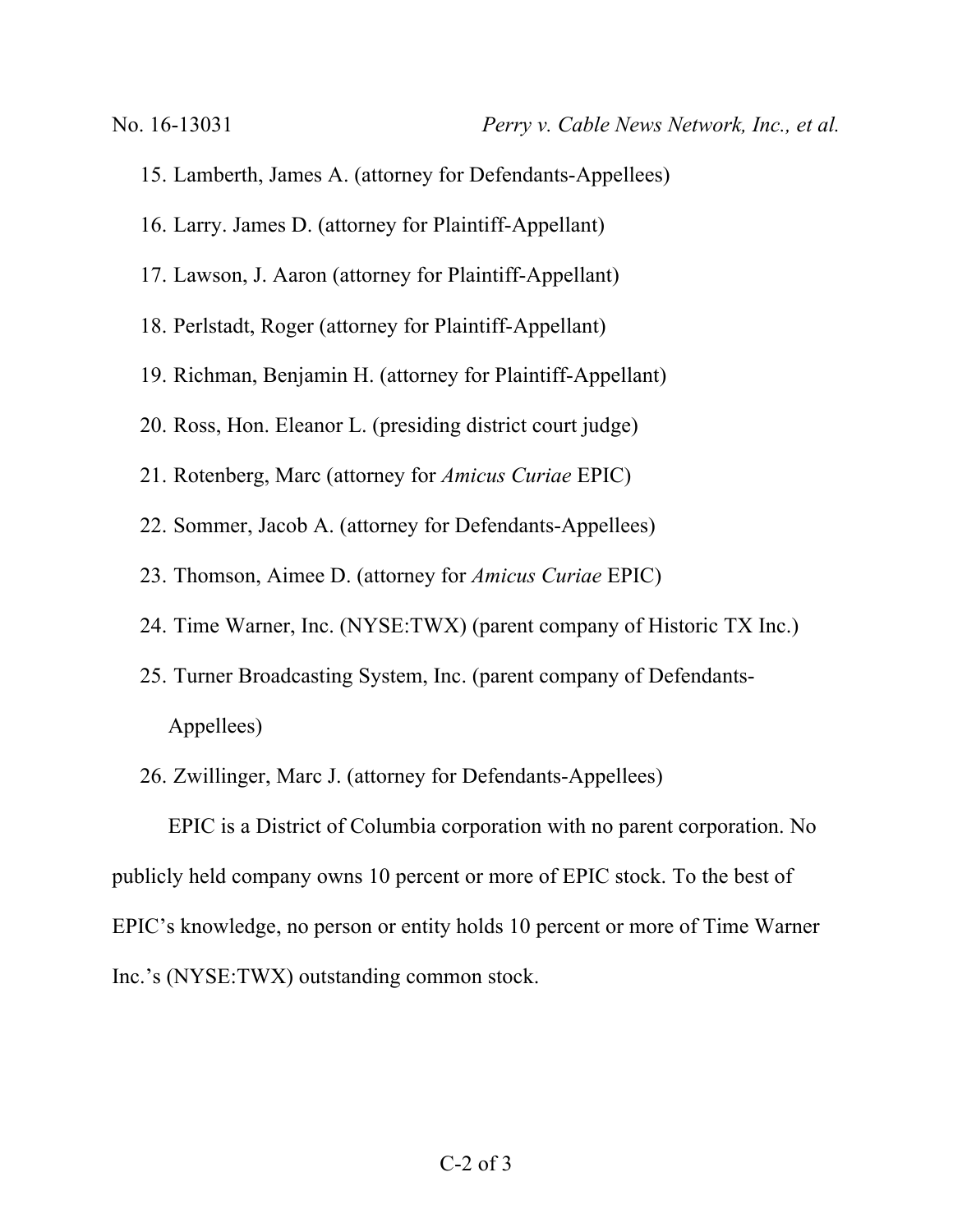No. 16-13031 *Perry v. Cable News Network, Inc., et al.*

Dated: July 22, 2016 Respectfully submitted,

/s/ Alan Butler MARC ROTENBERG ALAN BUTLER AIMEE THOMSON ELECTRONIC PRIVACY INFORMATION CENTER (EPIC) 1718 Connecticut Ave., N.W., Suite 200 Washington, D.C. 20009 Tel: (202) 483-1140 Fax: (202) 483-1248

*Counsel for Amicus Curiae*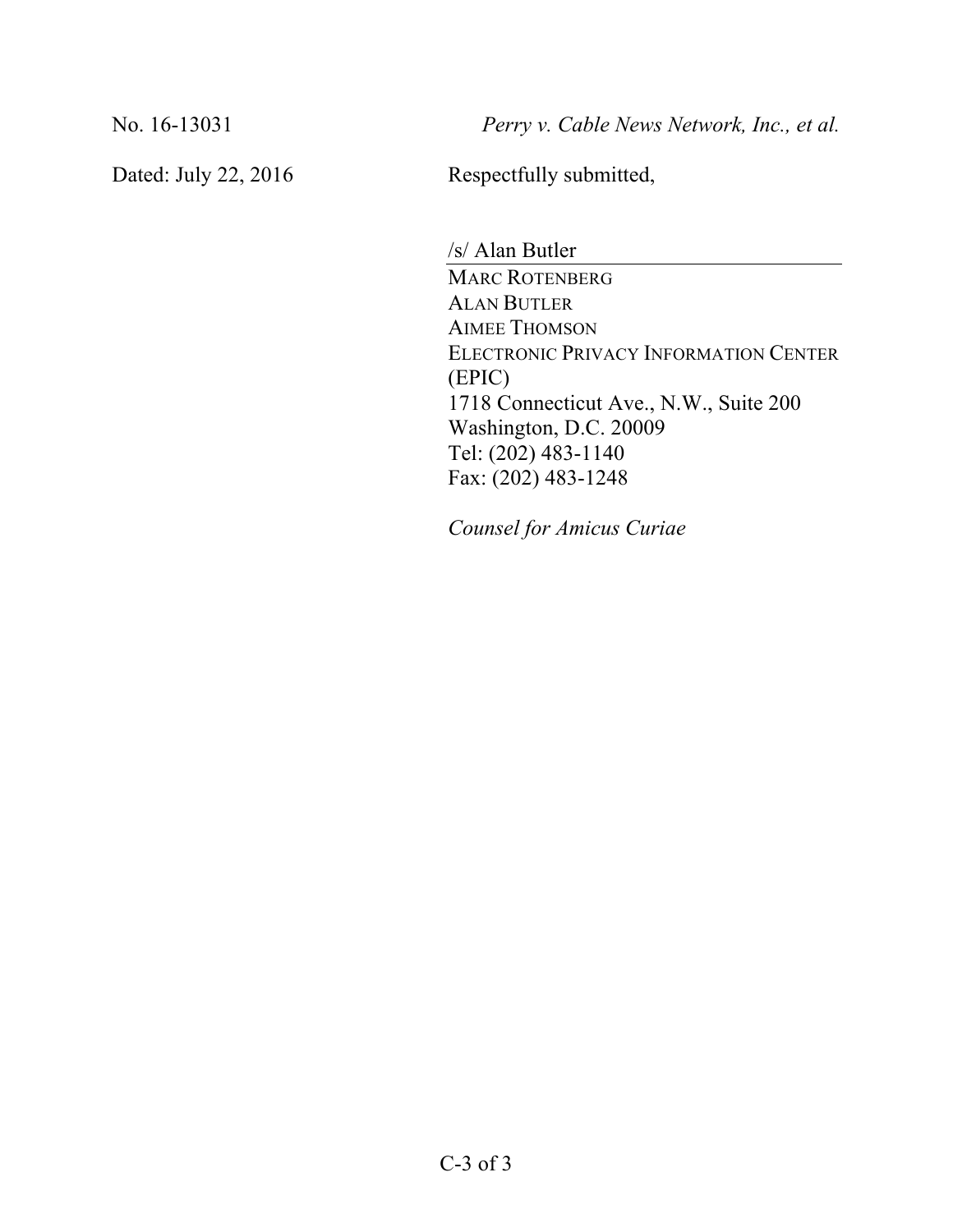# **TABLE OF CONTENTS**

| I. Unique persistent identifiers, such as MAC addresses, are              |  |
|---------------------------------------------------------------------------|--|
|                                                                           |  |
| A. Unique device identifiers are like Social Security Numbers:            |  |
| they are used to link a particular transaction to a unique individual 10  |  |
| B. Internet companies use unique, persistent identifiers to link specific |  |
|                                                                           |  |
| II. Users of mobile apps are "consumers" under the federal privacy        |  |
| law because they provide valuable personal data to video service          |  |
|                                                                           |  |
|                                                                           |  |
| B. Users of "free" apps are consumers of services because the app company |  |
| obtains consideration from the user in the form of personal data22        |  |
|                                                                           |  |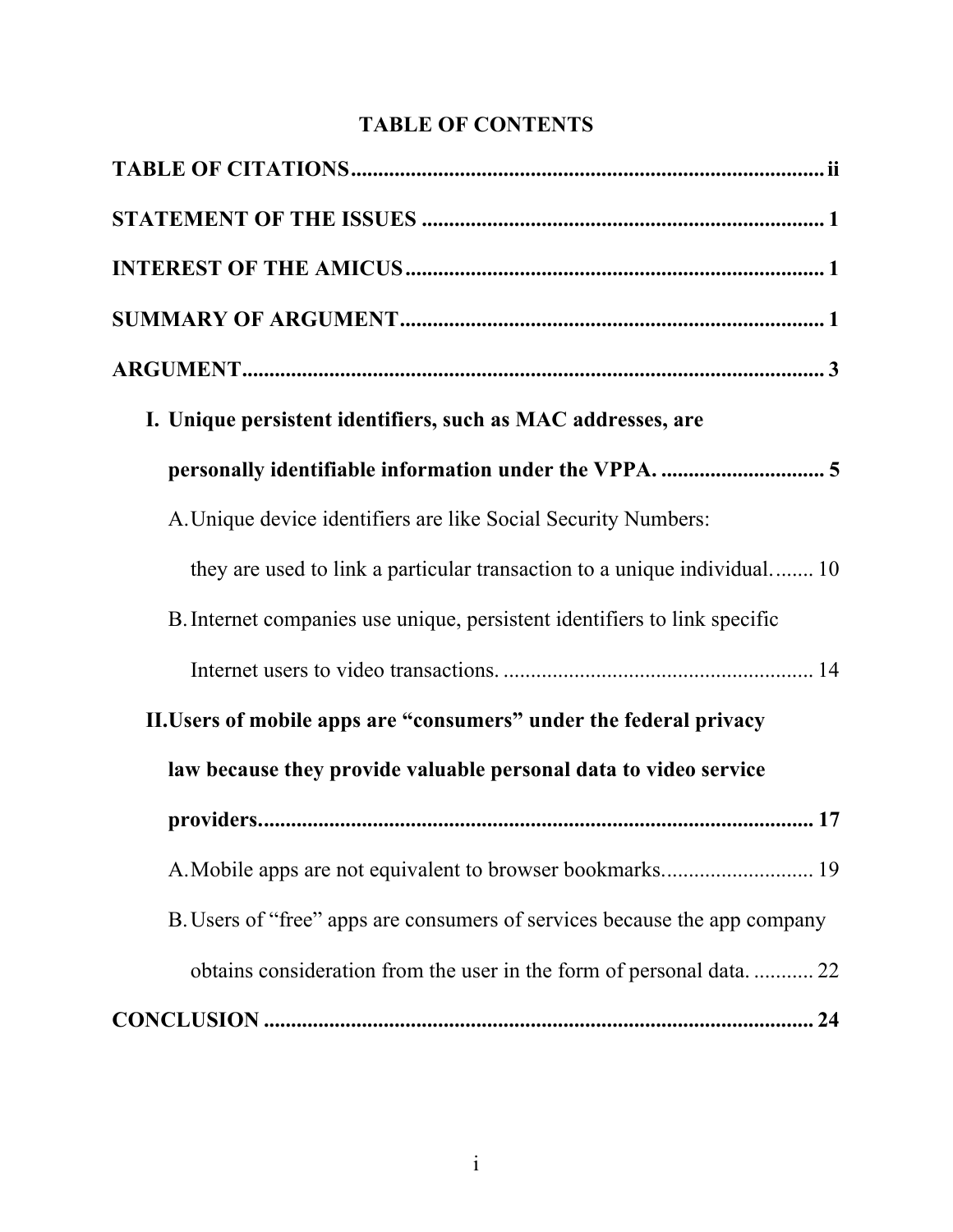# **TABLE OF CITATIONS**

# **Cases**

| Ellis v. Cartoon Network, Inc.,                                             |
|-----------------------------------------------------------------------------|
| In re Hulu Privacy Litig.,                                                  |
| In re Nickelodeon Consumer Privacy Litig.,                                  |
| Robinson v. Disney Online,                                                  |
| Spokeo, Inc. v. Robins,                                                     |
| * Yershov v. Gannett Satellite Info. Network, Inc.,                         |
| <b>Statutes</b>                                                             |
| * Video Privacy Protection Act of 1988, Pub. L. No. 100-618, 102 Stat. 3195 |
|                                                                             |
|                                                                             |
|                                                                             |
|                                                                             |
|                                                                             |
|                                                                             |
|                                                                             |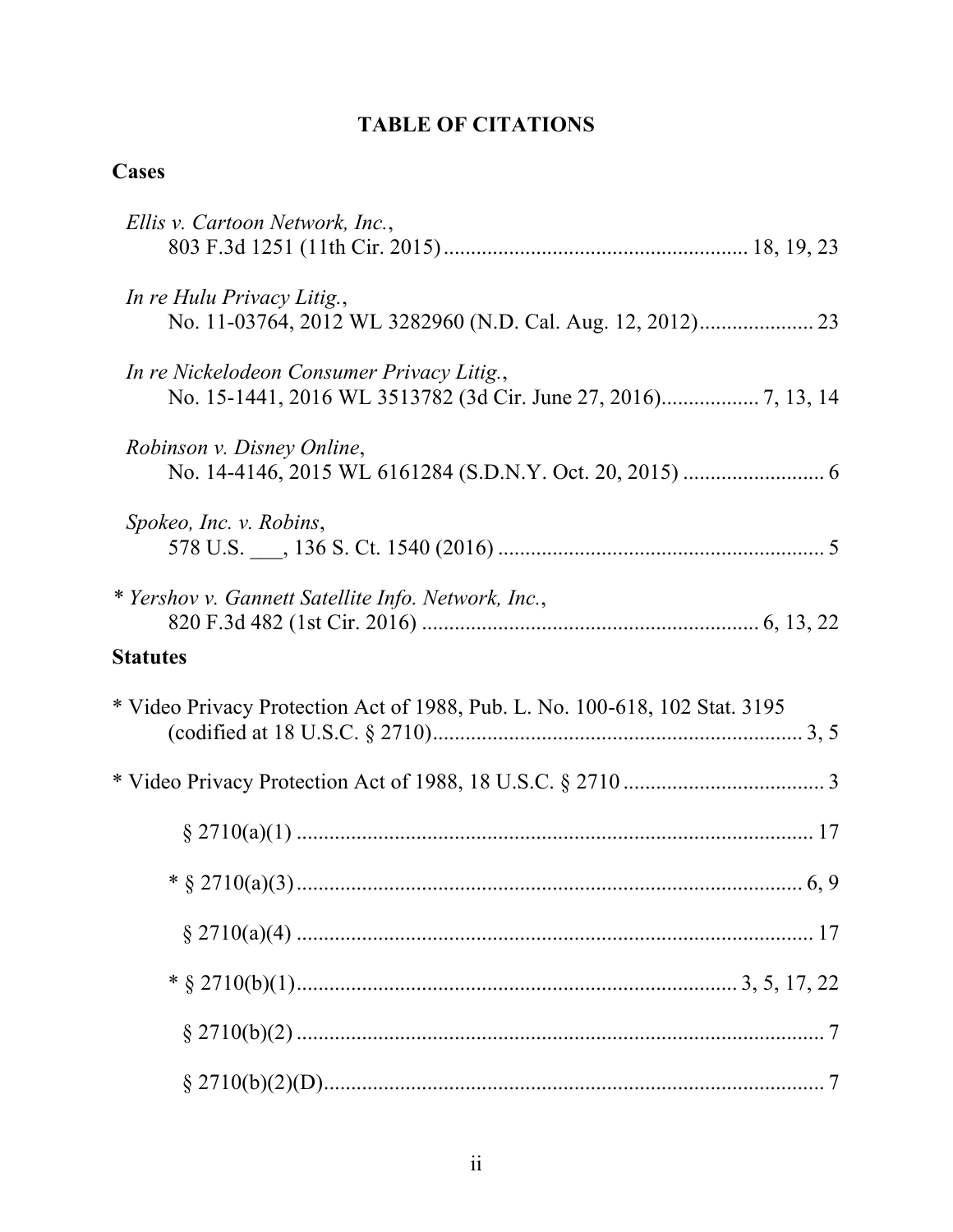| California Online Privacy Protection Act, Cal. Bus. & Prof. Code §§ 22575–                                                      |  |
|---------------------------------------------------------------------------------------------------------------------------------|--|
| Children's Online Privacy Protection Act of 1998, 15 U.S.C. §§ 6501–6506                                                        |  |
|                                                                                                                                 |  |
|                                                                                                                                 |  |
| <b>Other Authorities</b>                                                                                                        |  |
|                                                                                                                                 |  |
| Allison Grande, Mich. Court Further Curbs Streaming Privacy Laws                                                                |  |
| APA Style, What a Tangled Web: Website Versus Web Page (Oct. 8,                                                                 |  |
|                                                                                                                                 |  |
| Carolyn Puckett, The Story of the Social Security Number, 69 Soc.                                                               |  |
|                                                                                                                                 |  |
| Dave Sikora, How Mobile Apps Are Reviving Branded Walled                                                                        |  |
| Deepak Gupta et al., Media Access Control (MAC) Spoofing and its<br>Countermeasures, 2 Int'l J. Recent Trends in Eng'g 17 (Nov. |  |
| FTC, Complying with COPPA: Frequently Asked Questions (2015) 11                                                                 |  |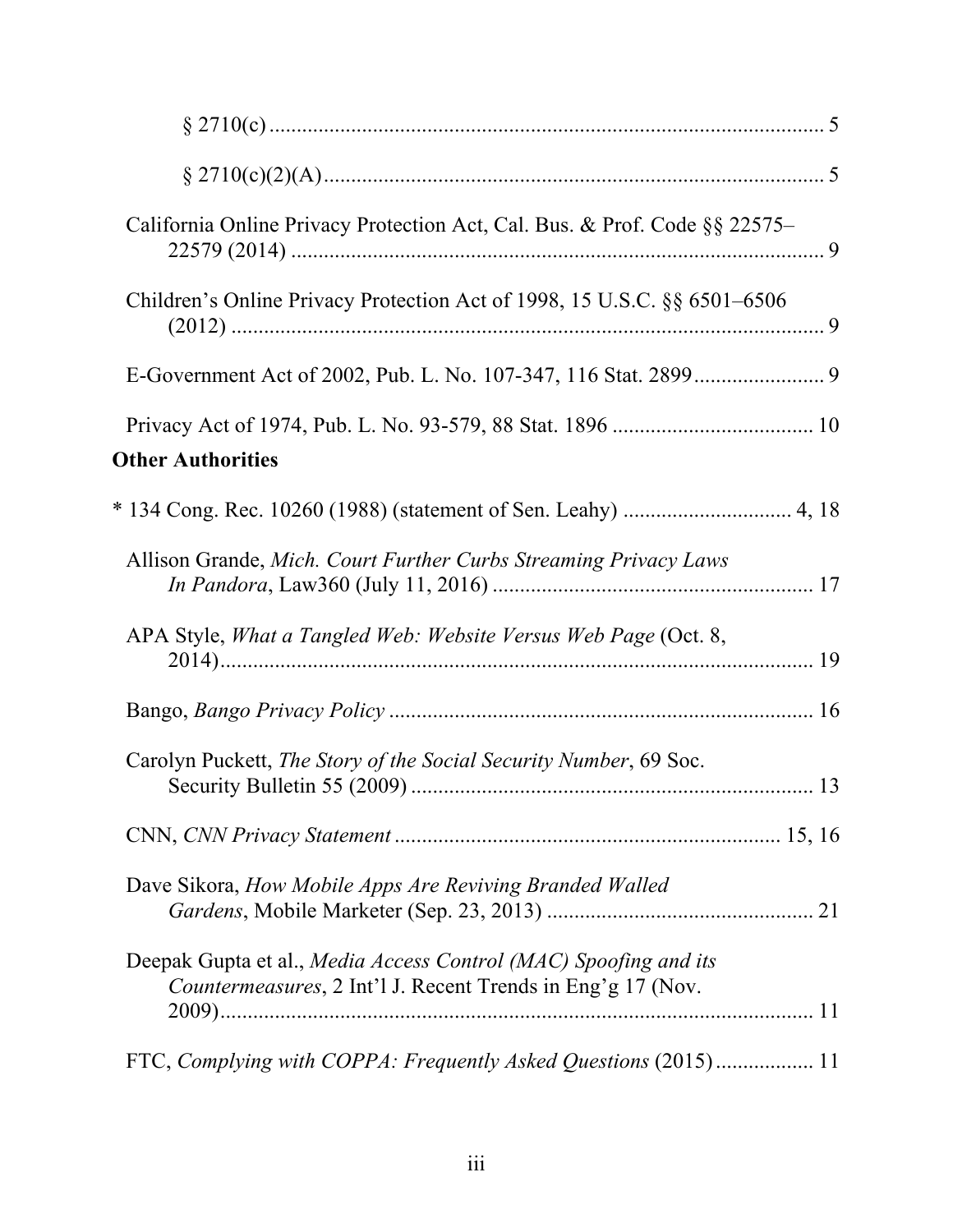|                                                                                                                                      | 20 |
|--------------------------------------------------------------------------------------------------------------------------------------|----|
|                                                                                                                                      |    |
| Gov't Accountability Office, Privacy: Alternatives Exist for<br>Enhancing Protection of Personally Identifiable Information          | 13 |
|                                                                                                                                      |    |
| IEEE, IEEE Standard for Local and Metropolitan Area Networks:                                                                        |    |
| Jeff Sonderman, Advertisers Buy Audiences, Not Publications or<br>Platforms, and Data is the Key, Am. Press Inst. (June 10, 2014) 22 |    |
| Jenna Wortham, Apple's Game Changer, Downloading Now, N.Y.                                                                           | 21 |
| Jerry Kang, Information Privacy in Cyberspace Transactions, 50                                                                       |    |
|                                                                                                                                      |    |
| Laura J. Bowman, Pulling Back the Curtain: Online Consumer                                                                           |    |
| Marc Andreessen, New X-Based Information Systems Browser                                                                             |    |
| Mathieu Cunche, I Know Your MAC Address: Targeted Tracking of<br>Individual Using Wi-Fi, Int'l Symp. on Res. in Grey-Hat Hacking     |    |
| Michael Dolan, <i>Borking Around</i> , New Republic (Dec. 20, 2012) 4                                                                |    |
|                                                                                                                                      |    |
| * S. Rep. No. 100-599 (1988), reprinted in 1988                                                                                      |    |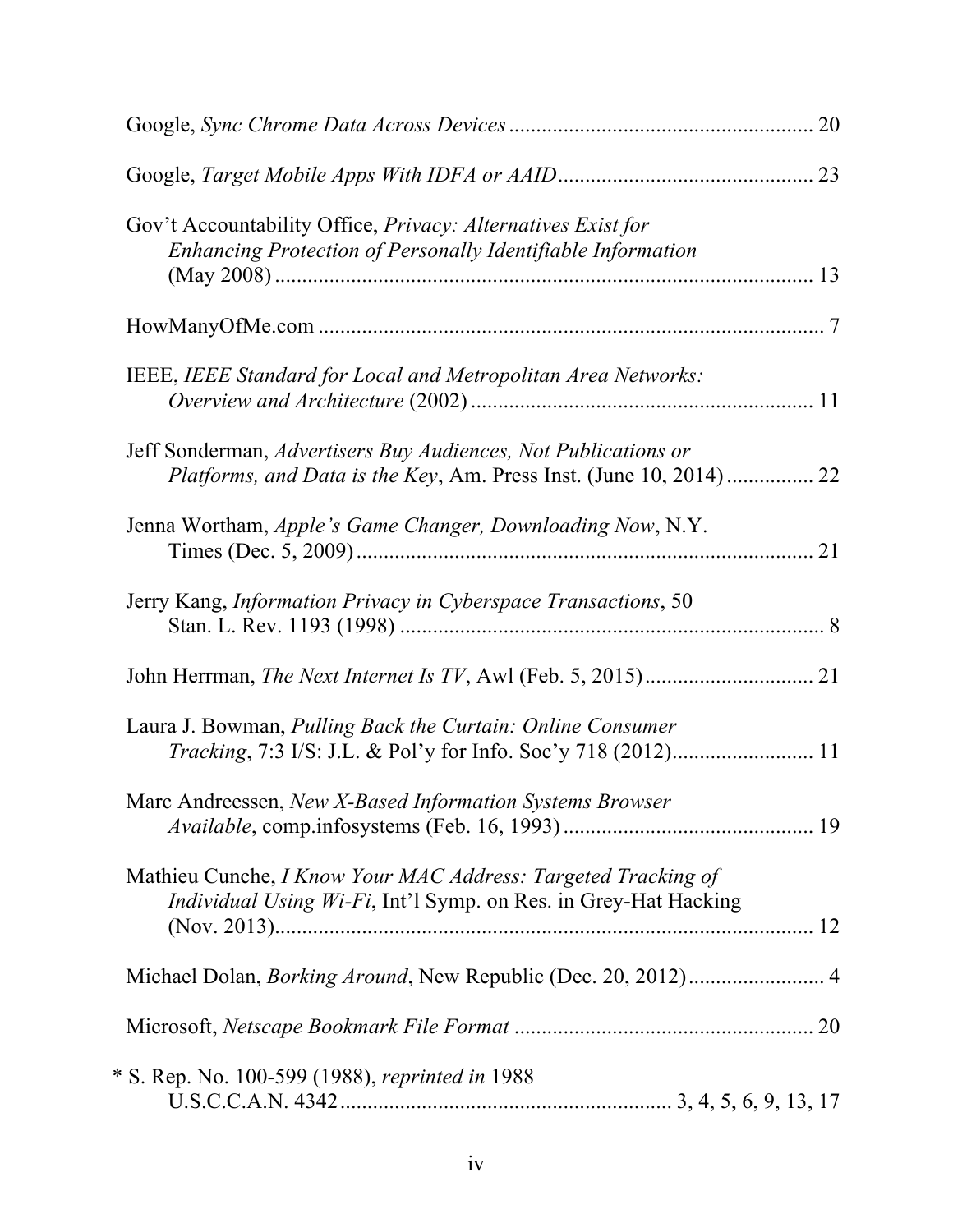|--|--|--|

| * The Video Privacy Protection Act: Protecting Viewer Privacy in |
|------------------------------------------------------------------|
| the 21st Century: Hearing Before the Subcomm. on Privacy,        |
| Tech. & the Law of the S. Comm. on the Judiciary, 112th          |
| Cong. (2012) (statement of Marc Rotenberg, Executive             |
|                                                                  |
|                                                                  |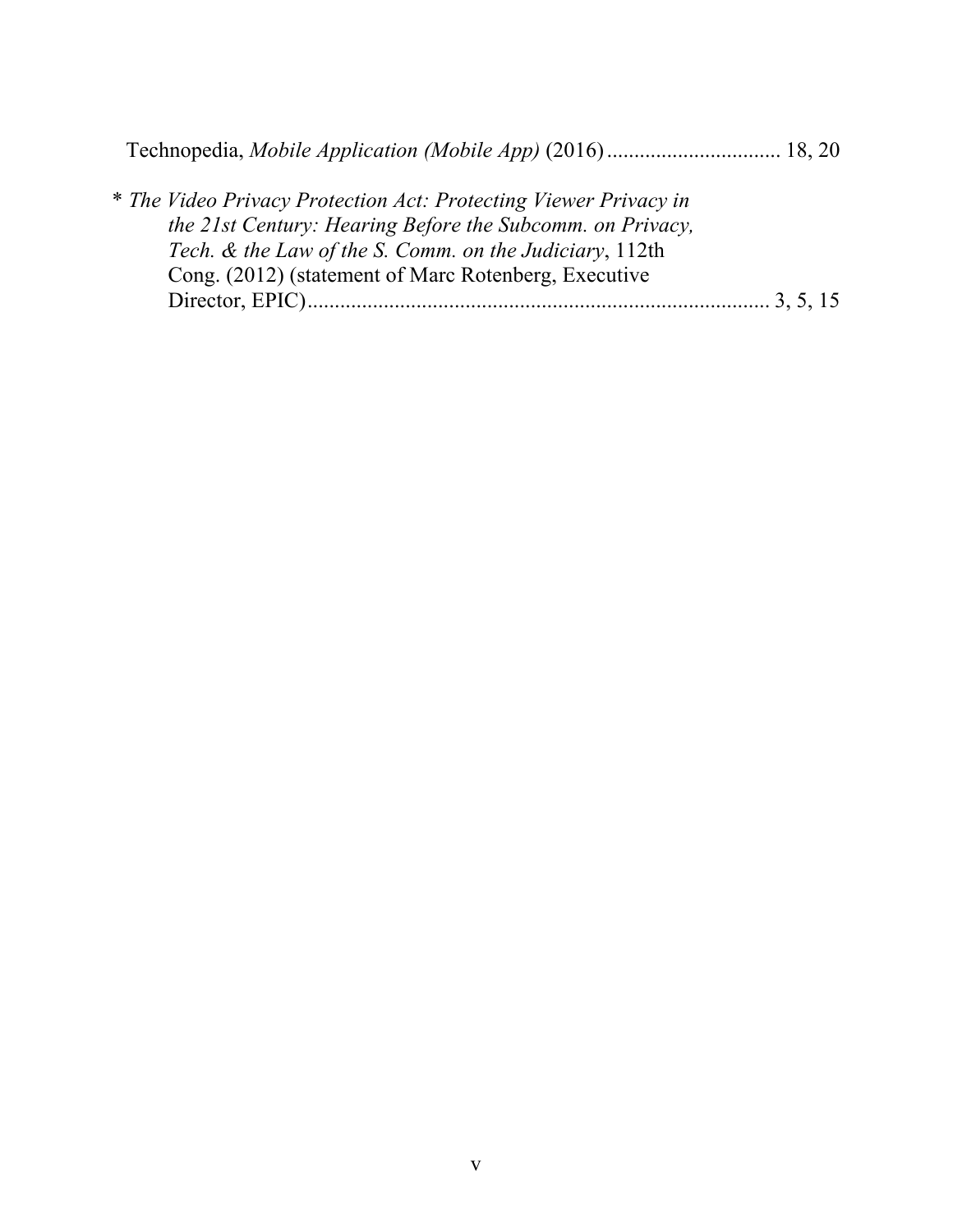#### **STATEMENT OF THE ISSUES**

1. Does a unique persistent identifier, such as a mobile phone's Media Access Control ("MAC") address, constitute personally identifiable information ("PII") under the Video Privacy Protection Act ("VPPA")?

2. Does the download and use of a "free" mobile application create a consumer relationship between the user and the video service provider under the VPPA?

## **INTEREST OF THE AMICUS**<sup>1</sup>

The Electronic Privacy Information Center ("EPIC")<sup>2</sup> is a public interest research center in Washington, D.C., established in 1994 to focus public attention on emerging civil liberties issues and to protect privacy, the First Amendment, and other Constitutional values. EPIC has written extensively on the Video Privacy Protection Act and on the privacy implications of the collection, storage, and disclosure of sensitive consumer information. Mot. for Leave to File Amicus Br.

#### **SUMMARY OF ARGUMENT**

Congress enacted the Video Privacy Protection Act ("VPPA") to protect the personal consumer information obtained by businesses that offer video services.

Congress accomplished this by prohibiting the disclosure of the personal

l

 $<sup>1</sup>$  In accordance with FRAP Rule 29, the undersigned states that no monetary</sup> contributions were made for the preparation or submission of this brief. This brief was not authored, in whole or in part, by counsel for a party.

<sup>&</sup>lt;sup>2</sup> EPIC IPIOP clerks Eva Gloster and Ari Lipsitz assisted with the preparation of this brief.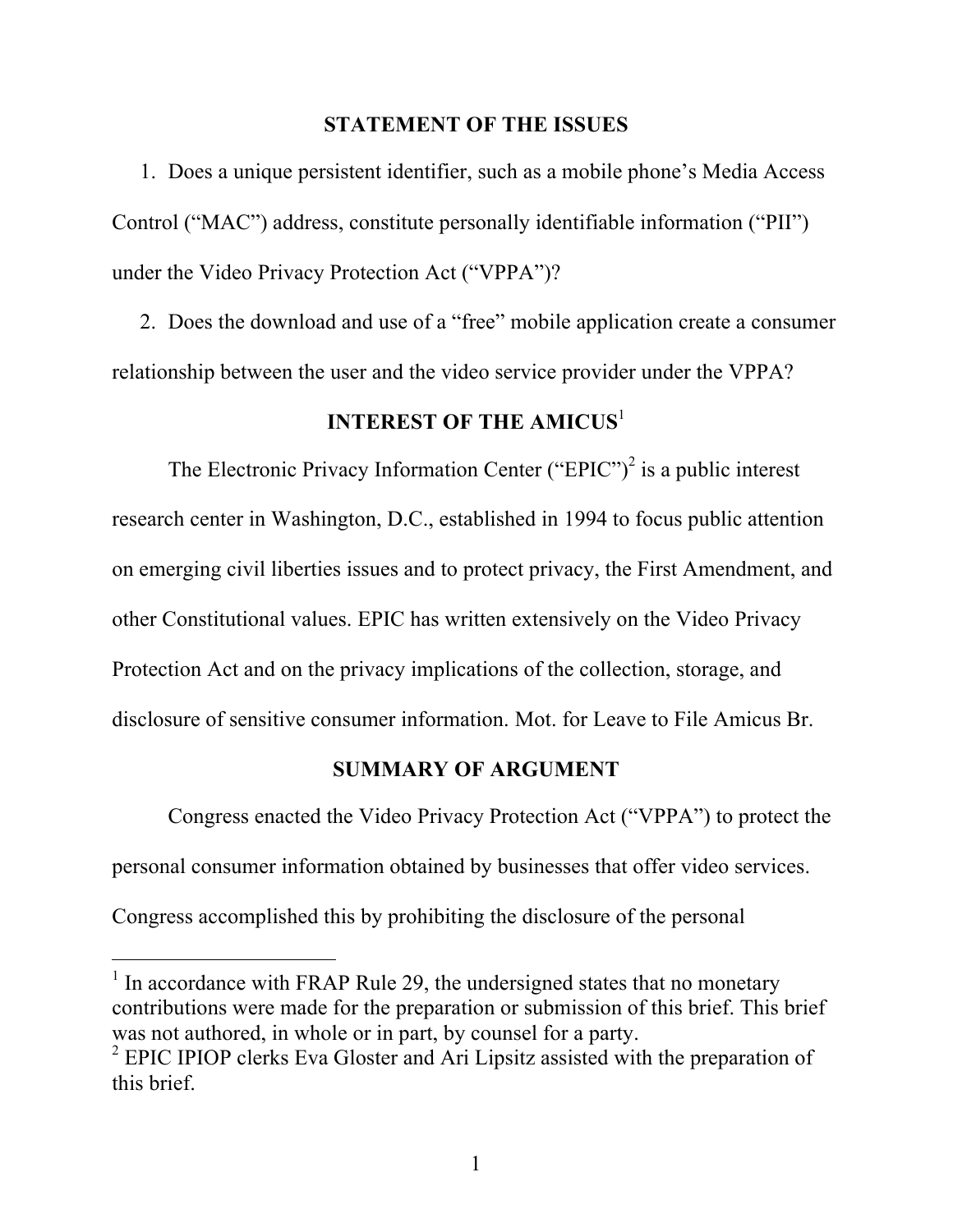information obtained except in certain narrow circumstances set out in the statute. At the time of enactment, Congress covered every circumstance by which a video service provider could obtain personal information, and construed "personal information" broadly to encompass the various ways that identifiers and elements of a person's identity could be linked to an actual individual.

The lower court got it exactly backwards when it found that techniques linking online transactions to particular individuals were not "personally identifiable information" ("PII") under the VPPA. The court also misunderstood the purpose and scope of the Act when it determined that individuals who obtain videos by using a mobile app offered by a video service provider were not "consumers" under the VPPA.

In the Act, Congress purposefully defined PII broadly to include all information that links a video transaction to a particular person. The lower court is simply incorrect that the unique identifiers at issue in this case are not "tied to an actual person." A name, such as "Ryan Perry," is a less useful way to identify a person than the unique serial numbers tied to a person's cell phone. Moreover, Congress intended the term "consumer" to capture all transactions that would enable a company to collect personal data from those using its service. By excluding a core group of consumers—mobile app users—from VPPA protection, the lower court ignores the premise of the law.

2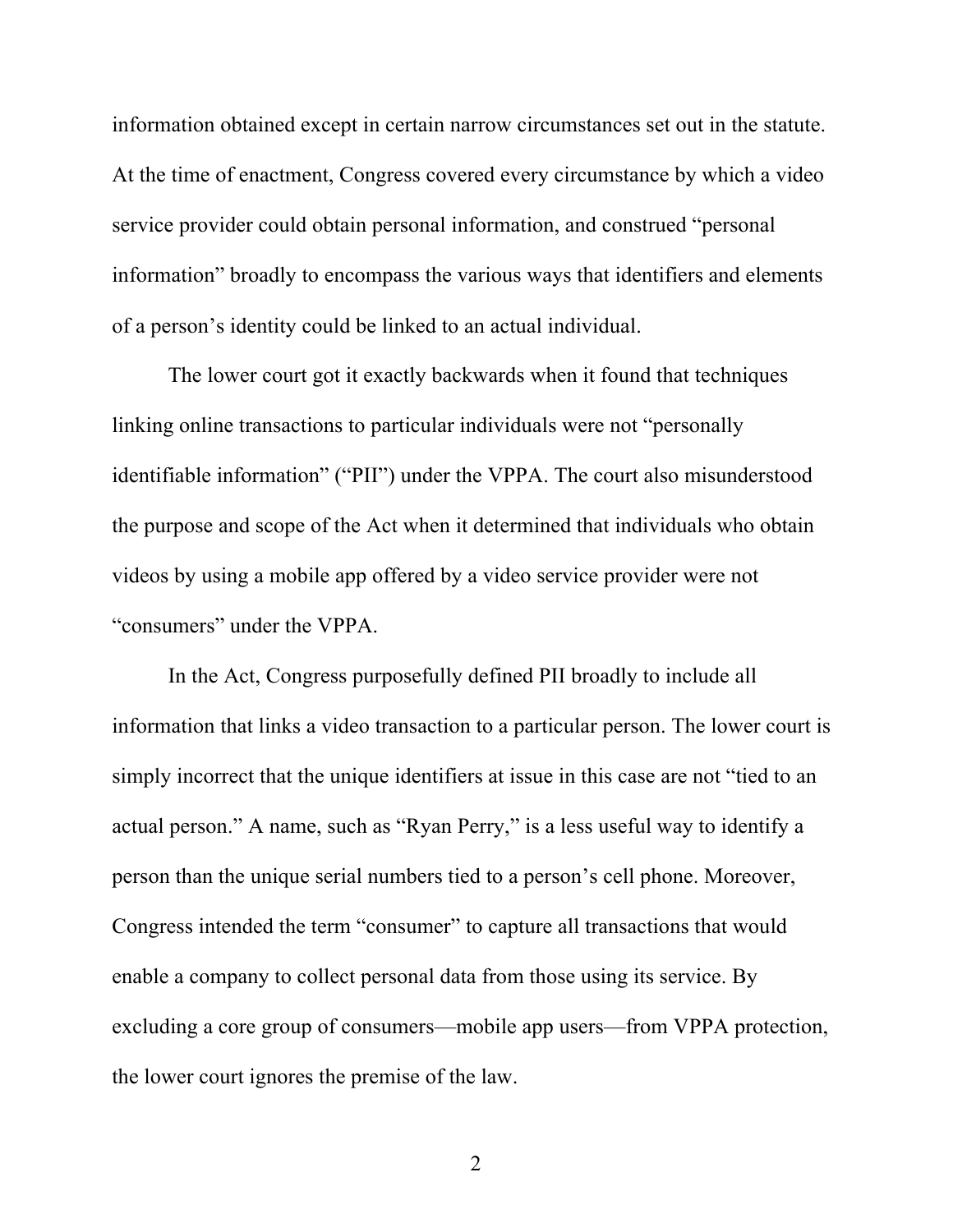#### **ARGUMENT**

The Video Privacy Protection Act of 1988 ("VPPA"), 18 U.S.C. § 2710 (2014), is a quintessential federal privacy statute. The law ensures that consumers can "maintain control over personal information divulged and generated in exchange for receiving services from video tape service providers." S. Rep. No. 100-599, at 8 (1988), *reprinted in* 1988 U.S.C.C.A.N. 4342. The VPPA prohibits the disclosure of "personally identifiable information concerning any customer" of a video service provider (or provider of other "similar audio visual materials"), except under certain limited circumstances. § 2710(b)(1); *see The Video Privacy Protection Act: Protecting Viewer Privacy in the 21st Century: Hearing Before the Subcomm. on Privacy, Tech. & the Law of the S. Comm. on the Judiciary*, 112th Cong. 5 (2012) (statement of Marc Rotenberg, Executive Director, EPIC)<sup>3</sup> [hereinafter Rotenberg Testimony] ("The law creates narrow exceptions that permit disclosure in certain well-defined circumstances.").

Congress enacted the VPPA with a clear purpose: "to preserve personal privacy with respect to the rental, purchase, or delivery of video tapes or similar audio visual materials." Pub. L. No. 100-618, 102 Stat. 3195 (codified at 18 U.S.C. § 2710). The Act was introduced after a journalist obtained a list of the video rentals made by the family of Supreme Court nominee Robert Bork, and published

<sup>3</sup> https://epic.org/privacy/vppa/EPIC-Senate-VPPA-Testimony.pdf.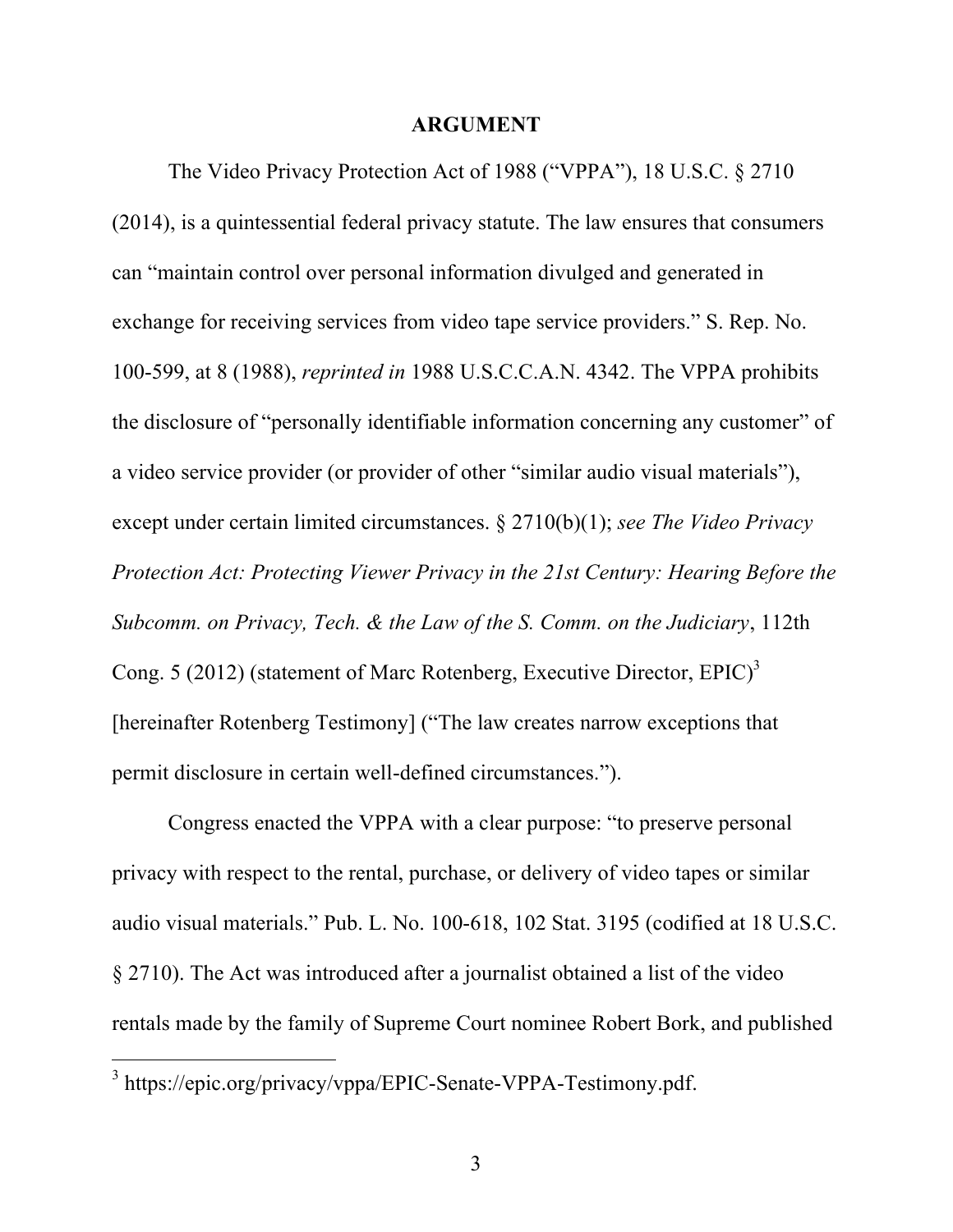an article commenting on the Borks' movie viewing habits. S. Rep. No. 100-599, at 5; *see* Michael Dolan, *Borking Around*, New Republic (Dec. 20, 2012). <sup>4</sup> Deeply bothered by this invasion of privacy, Congress enacted the VPPA to "prohibit[] video tape service providers from disclosing personally identifiable information except in narrow and clearly defined circumstances." S. Rep. No. 100-599, at 8.

As the bill's original sponsor explained in his introductory floor statement, a "person maintains a privacy interest in the *transactional information* about his or her personal activities. The disclosure of this information should only be permissible under well-defined circumstances." 134 Cong. Rec. 10260 (1988) (statement of Sen. Leahy) (emphasis added). Congress intended the Act to help "define the right of privacy by prohibiting unauthorized disclosure of personal information" by video service providers and to "give meaning to, and thus enhance, the concept of privacy for individuals in their daily lives." S. Rep. No. 100-599 at 6.

Congress intentionally used broad language so that the Act would account for the development of new technologies and services and impose the same privacy standards on companies that would collect and use personal data in the future. VPPA is "technology neutral, setting out rights and responsibilities associated with

<sup>&</sup>lt;sup>4</sup> https://newrepublic.com/article/111331/robert-bork-dead-video-rental-recordsstory-sparked-privacy-laws.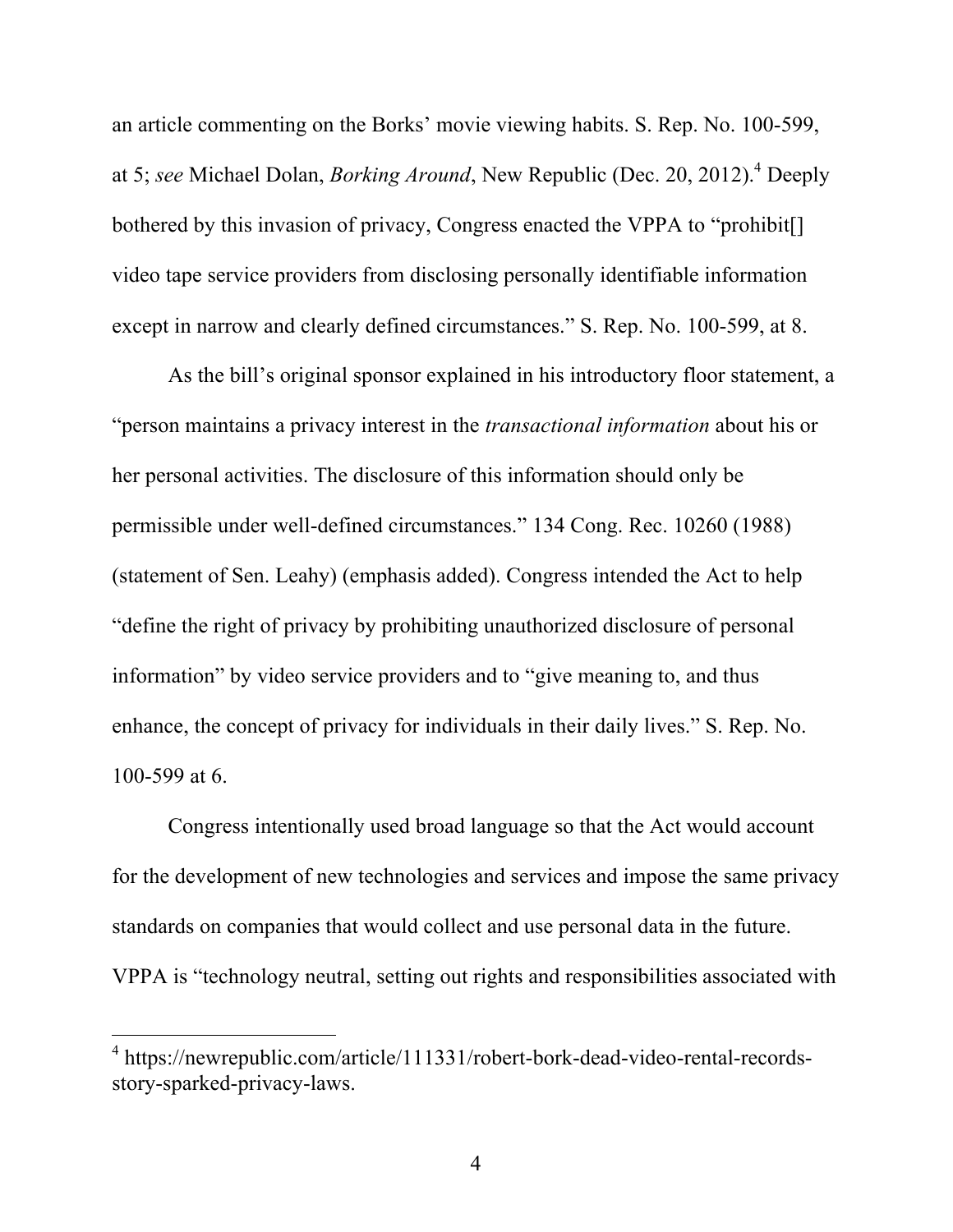the collection and use of personal data that applied regardless of the method employed to deliver video services." Rotenberg Testimony, *supra*, at 12.

To ensure that consumers could hold a company accountable when it disclosed consumer viewing records without consent, Congress explicitly provided for a private right of action. §§ 2710(b)(1), (c); S. Rep. No. 100-599, at 8 ("The civil remedies section puts teeth into the legislation, ensuring that the law will be enforced by individuals who suffer as the result of unauthorized disclosures.").<sup>5</sup> Congress also provided for statutory damages to ensure adequate relief for consumers who suffer privacy invasions. § 2710(c)(2)(A); S. Rep. No. 100-599, at 8 ("Statutory damages are necessary to remedy the intangible harm caused by privacy intrusions.").

## **I. Unique persistent identifiers, such as MAC addresses, are personally identifiable information under the VPPA.**

Congress enacted the VPPA "to preserve personal privacy with respect to the rental, purchase, or delivery of video tapes or similar audio visual materials." Pub. L. No. 100-618, 102 Stat. 3195. The text of the VPPA reflects this purpose, and was drafted in broad language to account for future technological and industry

l

<sup>&</sup>lt;sup>5</sup> Plaintiffs have standing to bring suit in consumer privacy cases such as this one, where they have alleged that the defendant's improper disclosure of their personal information constitutes a concrete, particularized, and actual invasion of their legal rights as defined by federal privacy law. *See Spokeo, Inc. v. Robins*, 578 U.S. \_\_\_, 136 S. Ct. 1540, 1549 (2016).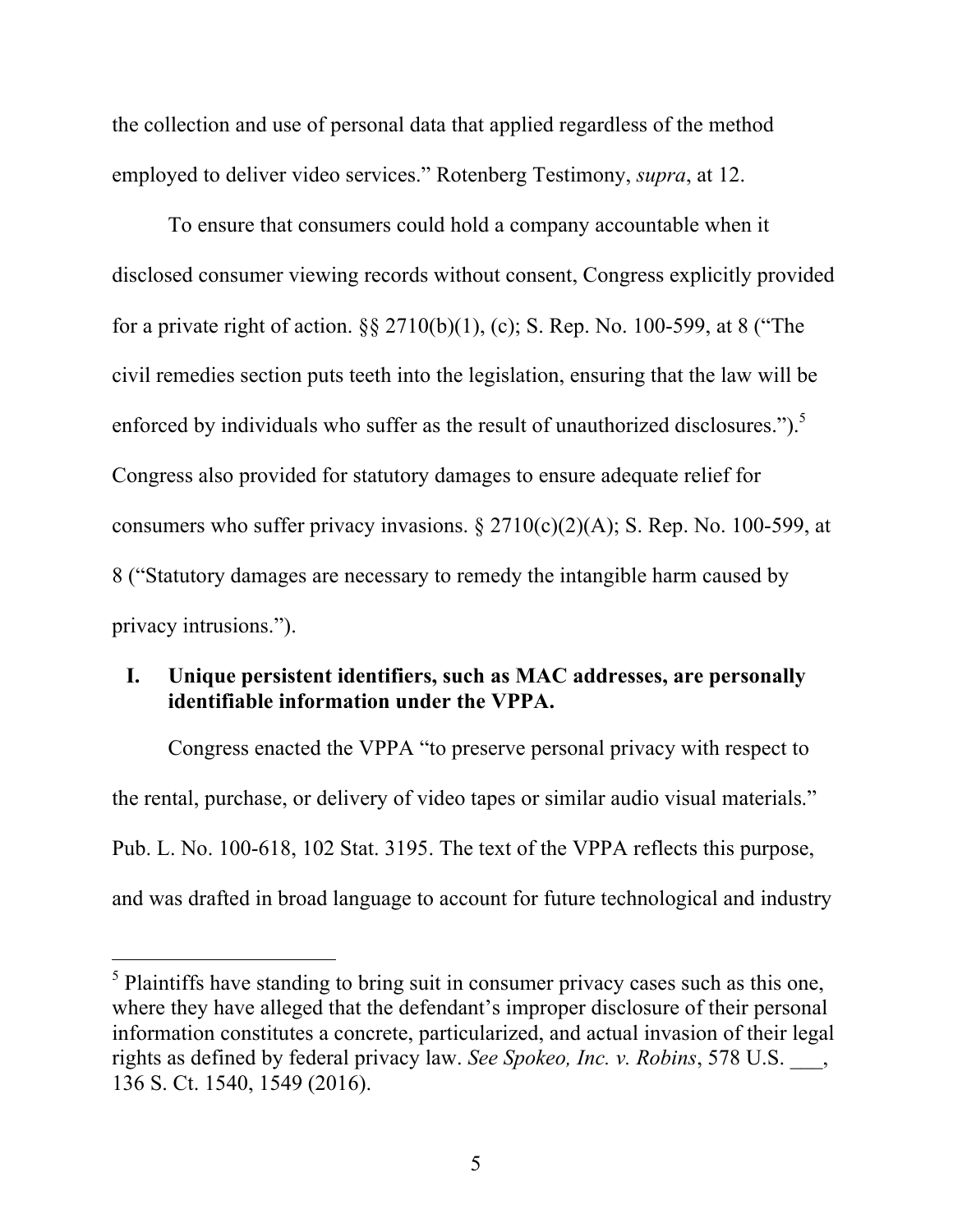developments. In particular, the key statutory term "personally identifiable information" was given a broad definition to ensure that the privacy protections would apply regardless of the type of personal data collected.

The statute specifies that "the term 'personally identifiable information' *includes* information which identifies a person as having requested or obtained specific video materials or services."  $\S 2710(a)(3)$  (emphasis added). Congress used "the word 'includes' to establish a minimum, but not exclusive, definition of personally identifiable information." S. Rep. No. 100-599, at 12. As the First Circuit recently observed, "PII is not limited to information that explicitly names a person." *Yershov v. Gannett Satellite Info. Network, Inc.*, 820 F.3d 482, 486 (1st Cir. 2016). Instead, "personally identifiable information is intended to be transaction-oriented." S. Rep. No. 100-599, at 12. In other words, PII under the VPPA is "information that identifies a particular person as having engaged in a specific transaction with a video tape service provider." *Id.*

Despite Congress's clear focus on identifying a "particular person," some courts have misconstrued the VPPA to require the identification of a person by *name*. *See, e.g.*, *Robinson v. Disney Online*, No. 14-4146, 2015 WL 6161284, at \*7 (S.D.N.Y. Oct. 20, 2015) (citing *In re Hulu Privacy Litig.*, No. 11-03764, 2014 WL 1724344, at \*14 (N.D. Cal. Apr. 28, 2014), for the proposition that a "Facebook ID" is PII because it is "equivalent to a name—it stands in for a specific

6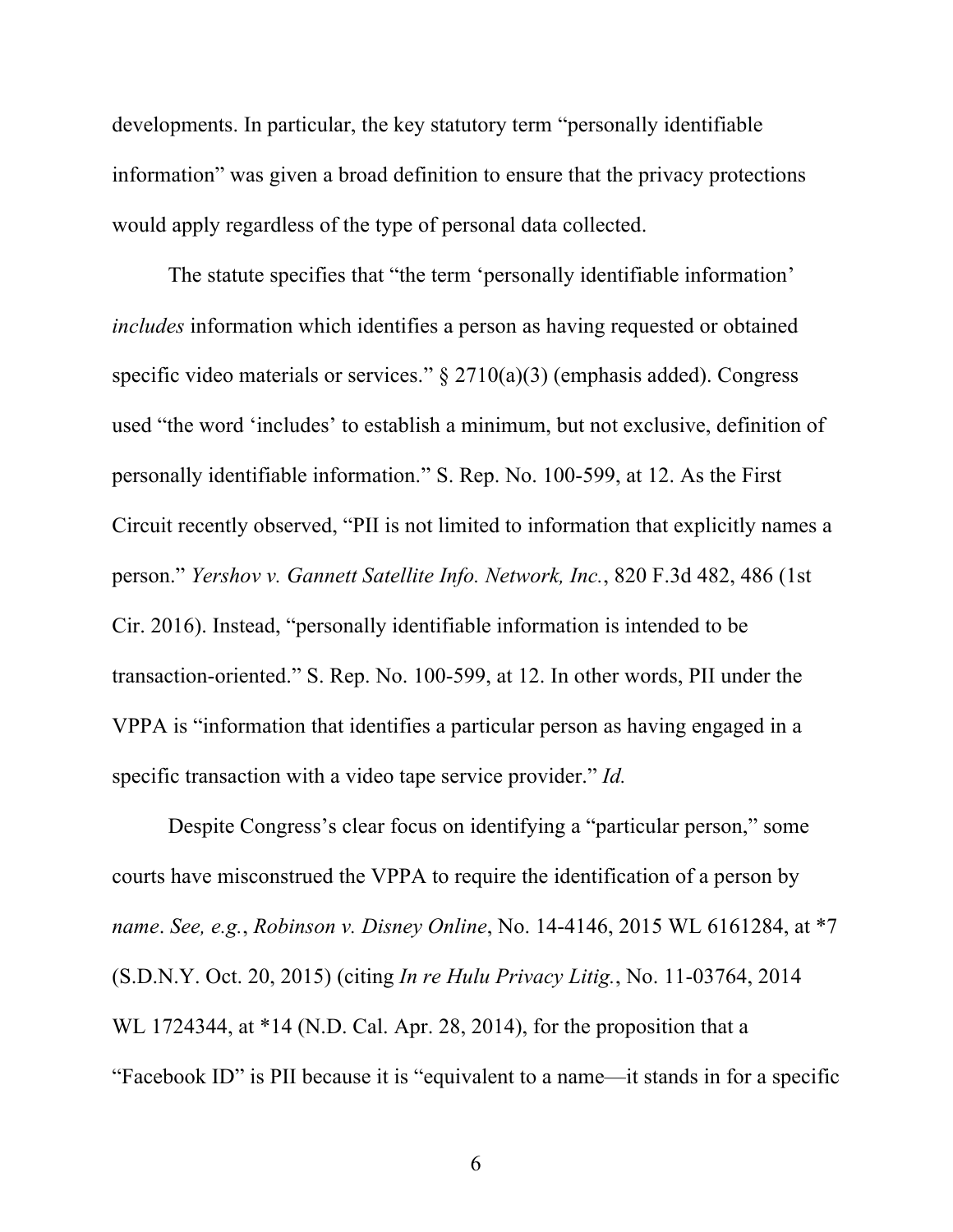person, unlike a device identifier"). But the statute does not define PII in terms of its relationship to a name; it defines PII in terms of the ability to *uniquely identify an individual*. In fact, a close reading of the statute makes clear that a "name" is necessarily a subset of a larger category of personally identifiable information. Subsection 2710(b)(2) describes several circumstances in which a video service provider "may disclose personally identifiable information" to others. However, the marketing circumstance set out in section  $2710(b)(2)(D)$  permits the disclosure of "solely" the "names and addresses of consumers." This is the only place in the Act where the term "name" occurs, making it clear that a name is necessarily a subset of the larger category of PII data that might otherwise be disclosed.

Even courts that have improperly narrowed the definition of PII recognize that a name is just one type of PII. *See In re Nickelodeon Consumer Privacy Litig.*, No. 15-1441, 2016 WL 3513782, at \*15 (3d Cir. June 27, 2016) (recognizing names, telephone numbers, physical addresses, and social security numbers as PII). But a name is not an even particularly good way to uniquely identify an individual. There are, for example, 425 people in the United States named "Ryan Perry." HowManyOfMe.com.<sup>6</sup> The Plaintiff in this case can be more uniquely identified by other forms of PII: for example, no one else shares his Social Security Number and no one else shares his smartphone Media Access Control ("MAC") address.

<sup>6</sup> http://howmanyofme.com/search/.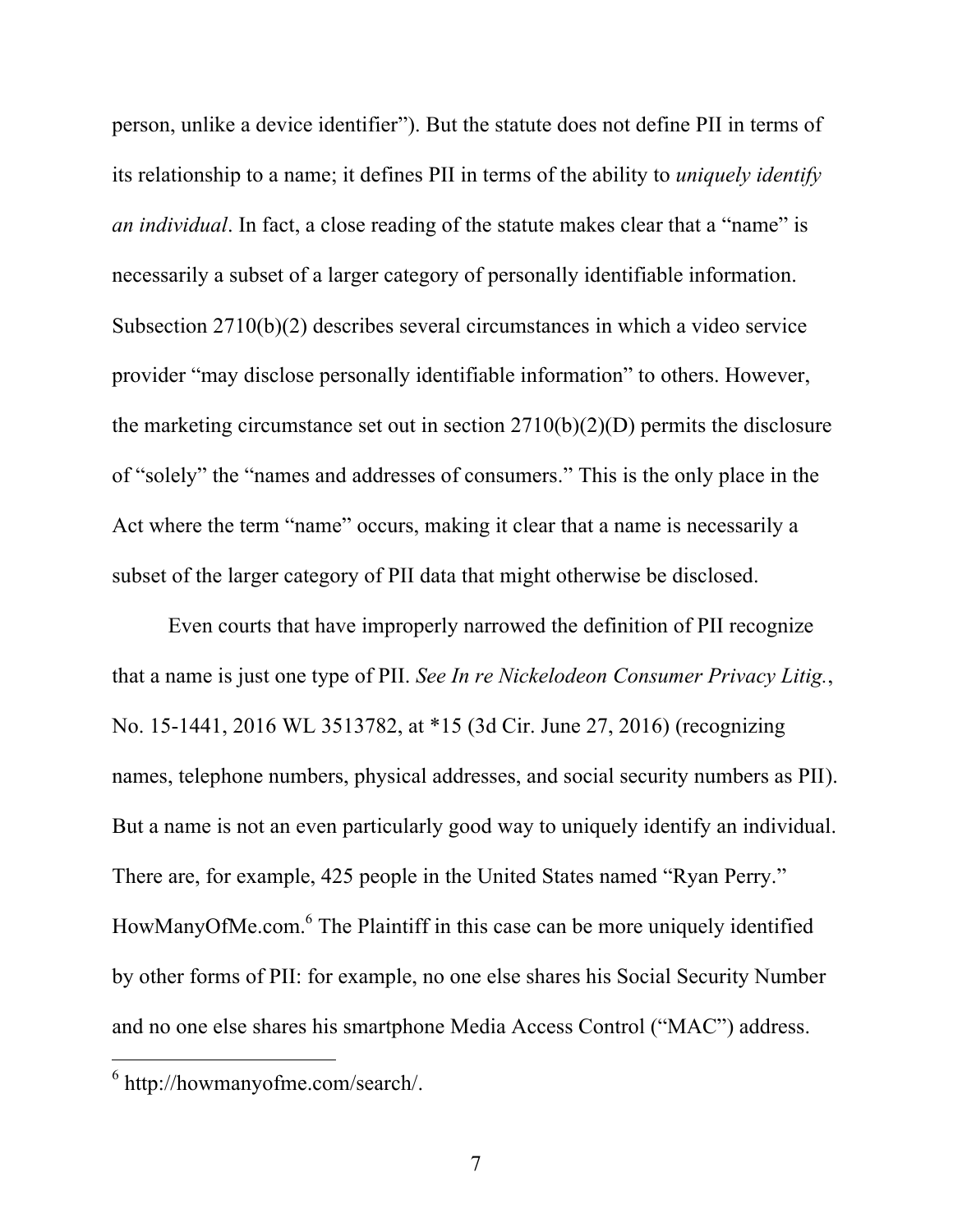These are unique, persistent identifiers that clearly meet the definition of PII under the VPPA when collected in connection with a video viewing transaction.

As Professor Jerry Kang explains in his analysis of the collection and use of personally identifiable information by Internet firms, identifiable information is linked to a *person*, not a person's name. A name is only one kind of personally identifiable information, and PII need not be akin to a name. Information can be identifiable when it "describes a relationship between the information and a person, namely that the information—whether sensitive or trivial—is somehow identifiable to an individual." Jerry Kang, *Information Privacy in Cyberspace Transactions*, 50 Stan. L. Rev. 1193, 1207 (1998). Information can be "identifiable" to a person in one of three ways: (1) authorship, (2) description, or (3) instrumental mapping. *Id*. First, information that an individual creates and claims authorship over is identifiable. *Id.* Second, information that "could describe the individual in some manner," including characteristics like age and sex, is also identifiable. *Id.* Finally, unique, persistent identifiers (such as Social Security Numbers, usernames, MAC addresses, and unique device addresses) that can be used to map an individual's interactions with an institution over time are also identifiable. *Id*. All three of these categories link information to a person—i.e., *identify* that person.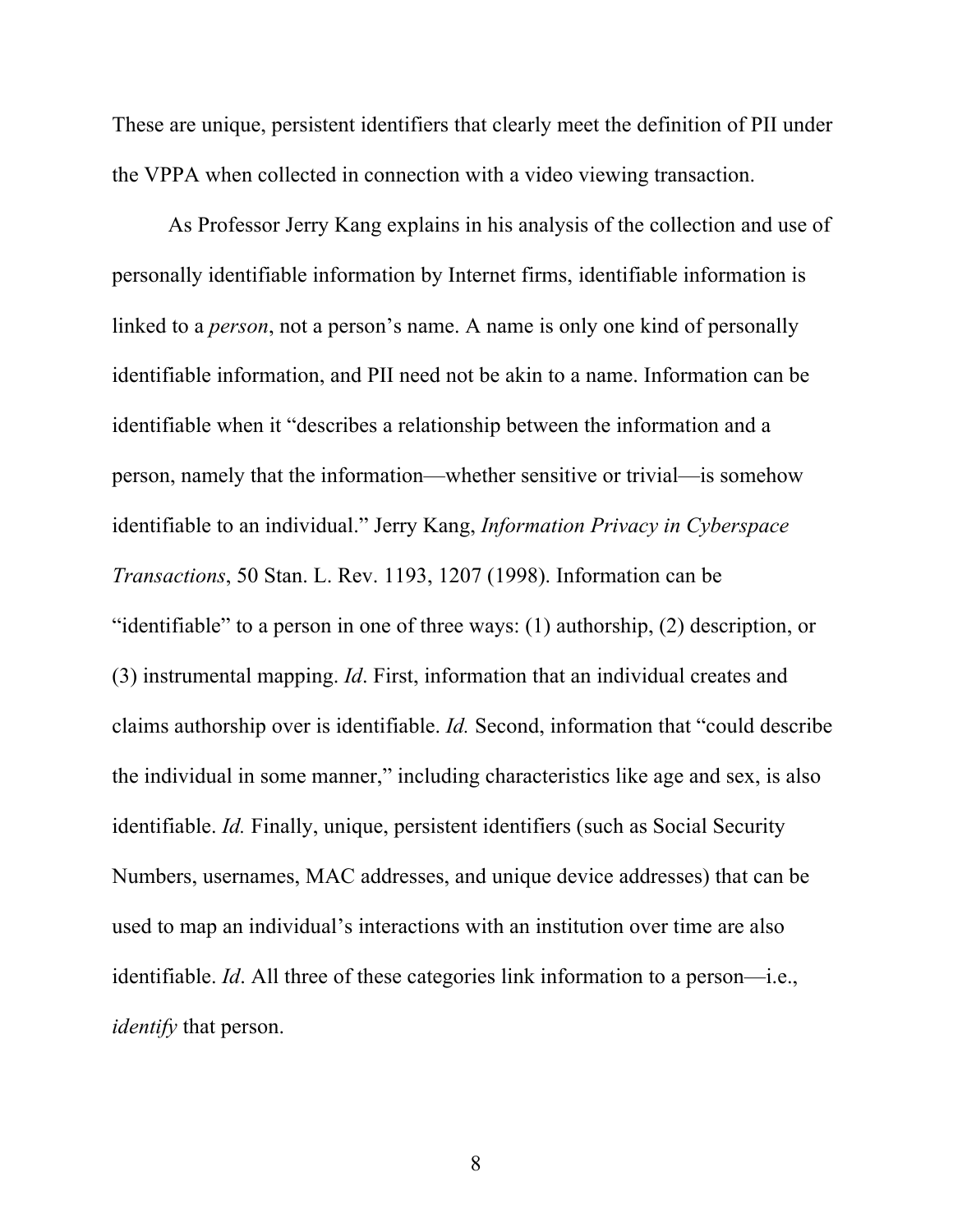Moreover, the core concept of PII is that the data does identify *or could identify* a particular individual. Congress purposefully chose the phrase "personally identifi*able* information" instead of "personally identify*ing* information" to make this clear. *See* § 2710(a)(3). Federal privacy laws routinely define PII to include information that either identifies or *could identify* an actual individual. *E.g.*, California Online Privacy Protection Act, Cal. Bus. & Prof. Code §§ 22575–22579 (2014) (including information that "permits the physical or online contacting of a specific individual"); E-Government Act of 2002, Pub. L. No. 107-347, 116 Stat. 2899 (including both "direct" and "indirect" identifiers); Children's Online Privacy Protection Act of 1998, 15 U.S.C. §§ 6501–6506 (2012) (including "persistent identifiers that can be used to recognize a user over time and across different Web sites or online services").

In order to determine whether a certain type of record constitutes PII under the statute, the court must first consider whether that information is linked to a "specific [video] transaction"; for example, "whether a person patronized a [provider] at a particular time or on a particular date." S. Rep. No. 100-599 at 12; *see* § 2710(a)(3). If the court finds that the information disclosed links a particular customer to a specific transaction, *see* S. Rep. No. 100-599 at 7, then that information should be considered PII unless it cannot be traced to a particular person.

9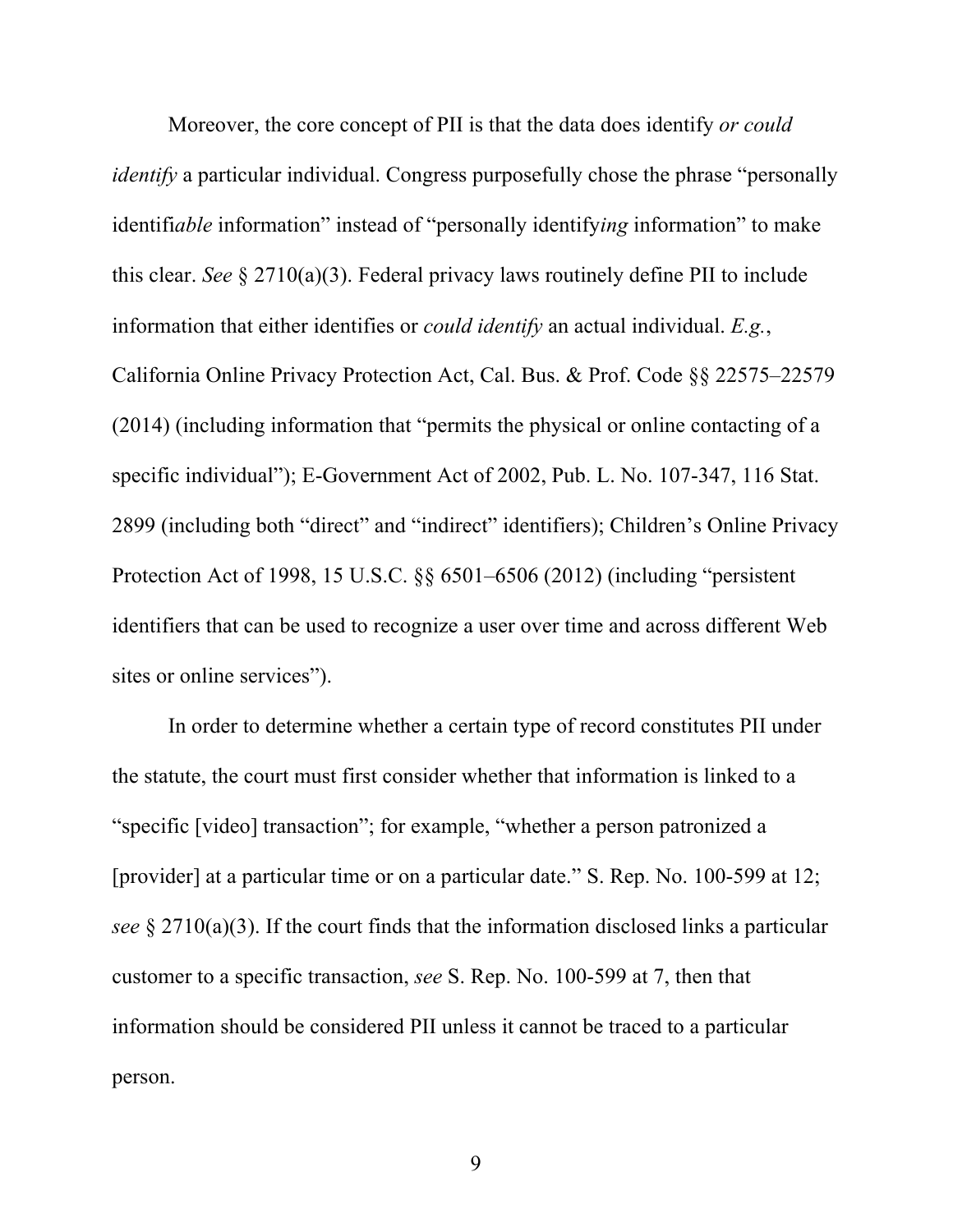### **A. Unique device identifiers are like Social Security Numbers: they are used to link a particular transaction to a unique individual.**

The court below simply did not understand the significance of the MAC address used by the service provider to track the activity of the customer to whom it was providing a service. Order 8–9 (finding that a persistent identifier does not constitute PII because it is not "tied to an actual person"). These numbers, assigned to unique devices, are used to track the activities of the individuals using those devices. For example, if a man named John Doe uses the same device to watch videos, browse the news, and order clothes online, then his device identifier can be easily "tied" to his activities over time. Because John Doe owns and uses the device, John Doe the *person* has been linked to specific video transactions, even if his name is absent.

Congress and the courts have recognized that Social Security Numbers ("SSNs"), are "personally identifiable" information. Privacy Act of 1974, Pub. L. No. 93-579, § 7, 88 Stat. 1896, 1909. But the Internet context, unique persistent identifiers such as MAC addresses are a far more robust identifier of particular individuals. MAC addresses make it even easier to track multiple transactions across many services. A device identifier or MAC address is "a series of 12 characters usually in the form xx-xx-xx- xx-xx-xx and is burned into the hardware of a network card." Deepak Gupta et al., *Media Access Control (MAC) Spoofing* 

10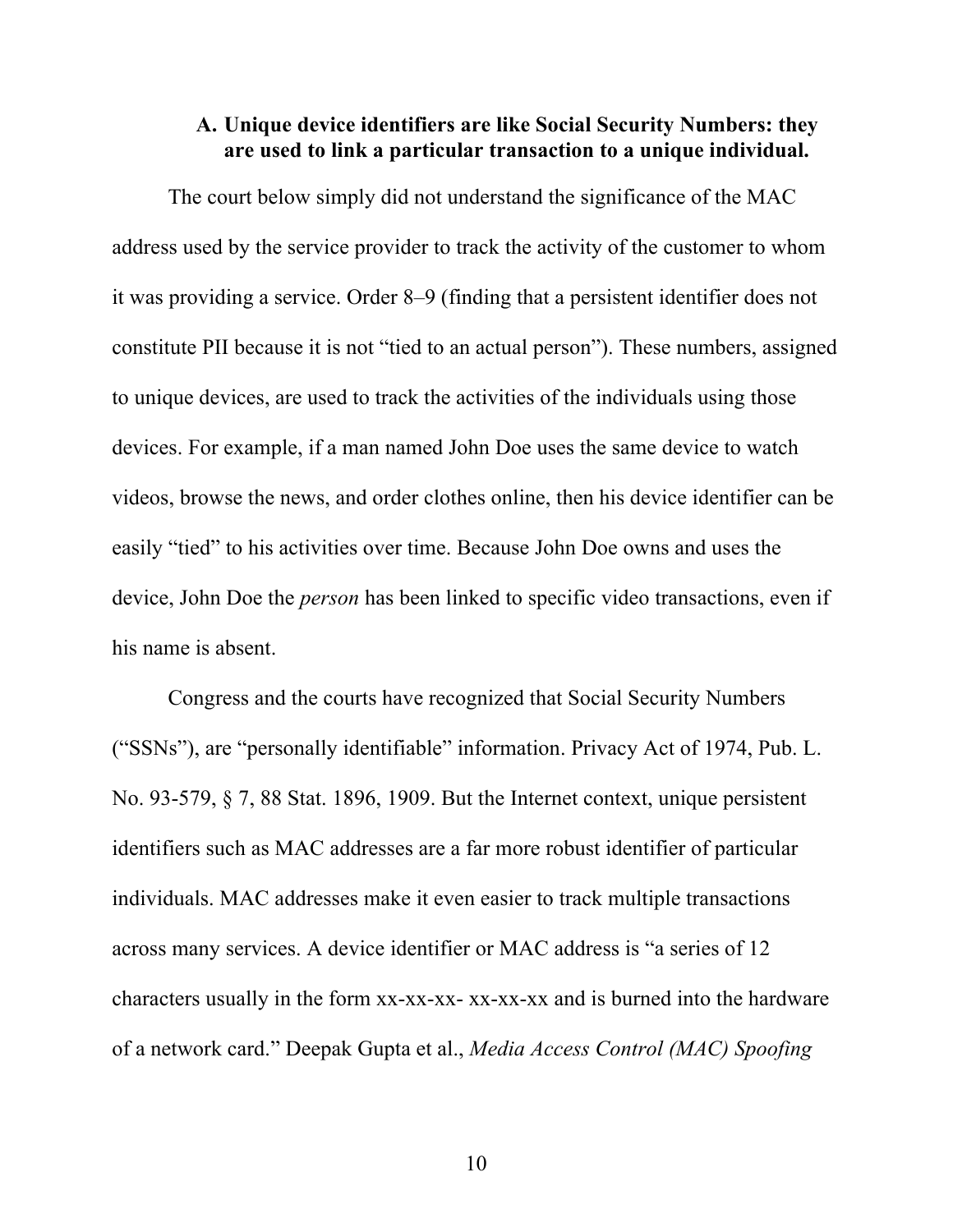*and its Countermeasures*, 2 Int'l J. Recent Trends in Eng'g 17, 17 (Nov. 2009). 7 The Institute of Electrical and Electronic Engineers maintains the protocol and registry to ensure that all "MAC addresses and protocol identifiers will be universally unique." IEEE, *IEEE Standard for Local and Metropolitan Area Networks: Overview and Architecture, at 20 (2002)<sup>8</sup>.* 

Each device associated with a distinct point of attachment to a local-area network has its own unique MAC address. *Id.* at 22. For example, one computer with several different network connections would have several different MAC addresses. Yet all of the MAC addresses would uniquely identify that computer, and would connect the owner of that computer to her activities online. This enables the company to target advertising and otherwise influence the content delivered to those users by the websites they visit. Laura J. Bowman, *Pulling Back the Curtain: Online Consumer Tracking, 7:3 I/S: J.L. & Pol'y for Info. Soc'y 718, 721 (2012).*<sup>9</sup>

MAC addresses, like IP addresses and other unique, persistent identifiers, "can be used to recognize a user over time and across different websites or online services." FTC, *Complying with COPPA: Frequently Asked Questions* (2015). 10 No two devices share the same MAC address. WiFi interfaces are "periodically

l

<sup>&</sup>lt;sup>7</sup> http://ijrte.academypublisher.com/vol02/no04/ijrte02041721.pdf.<br><sup>8</sup> http://www.ieee802.org/secmail/pdfocSP2xXA6d.pdf.<br>9 http://moritzlaw.osu.edu/students/groups/is/files/2012/02/Bowman.Final\_.pdf. <sup>10</sup> https://www.ftc.gov/tips-advice/business-center/guidance/complying-coppafrequently-asked-questions.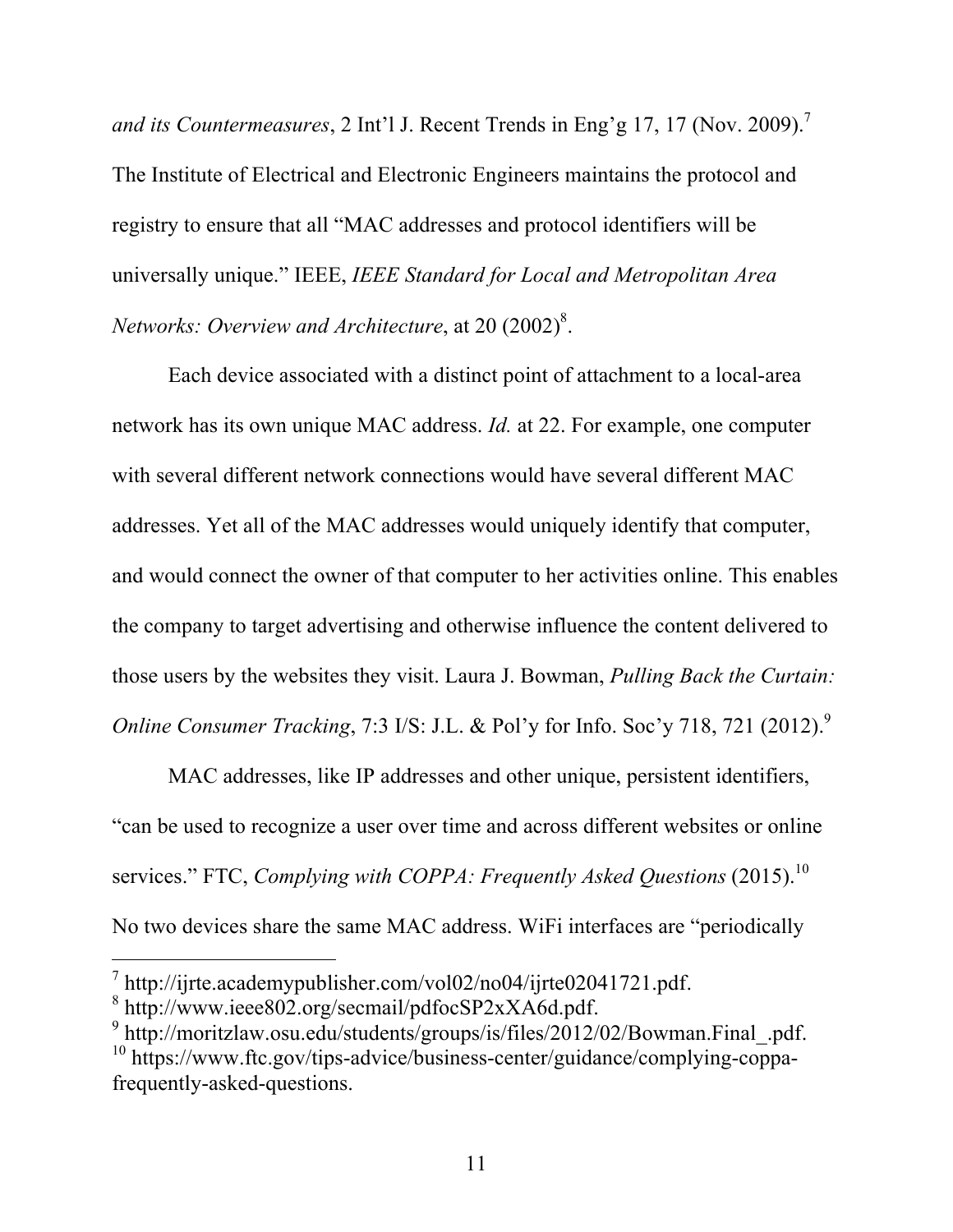broadcasting frames containing their MAC address," even when the device is disconnected from a network. Mathieu Cunche, *I Know Your MAC Address: Targeted Tracking of Individual Using Wi-Fi*, Int'l Symp. on Res. in Grey-Hat Hacking (Nov. 2013).<sup>11</sup> As a result, a WiFi-enabled device acts as an "actual wireless beacon" of a device's unique identifier. *Id.* This means that wireless devices periodically broadcast their unique, persistent identifiers in such a way that any nearby device could recognize them. *Id.*

In many cases a name would be insufficient, without more, to link a transaction to a specific individual. For example, the name "Ryan Perry" is insufficient on its own to identify which of the 425 Ryan Perrys in the United States brought this lawsuit. But that does not mean that names are not personally *identifiable* information; all courts and parties agree that they are. Names, when combined with a specific home address or account number, might provide an even more reliable way identify a specific individual. But a unique, persistent identifier such as a device's MAC address is a much better identifier than a name. For the purposes of PII, a MAC address is more like a telephone number—a numeric identifier uniquely linked to a particular individual. These device identifiers are designed to be truly unique and easy to catalog, and therefore can be used to

<sup>&</sup>lt;sup>11</sup> https://hal.archives-ouvertes.fr/hal-00858324.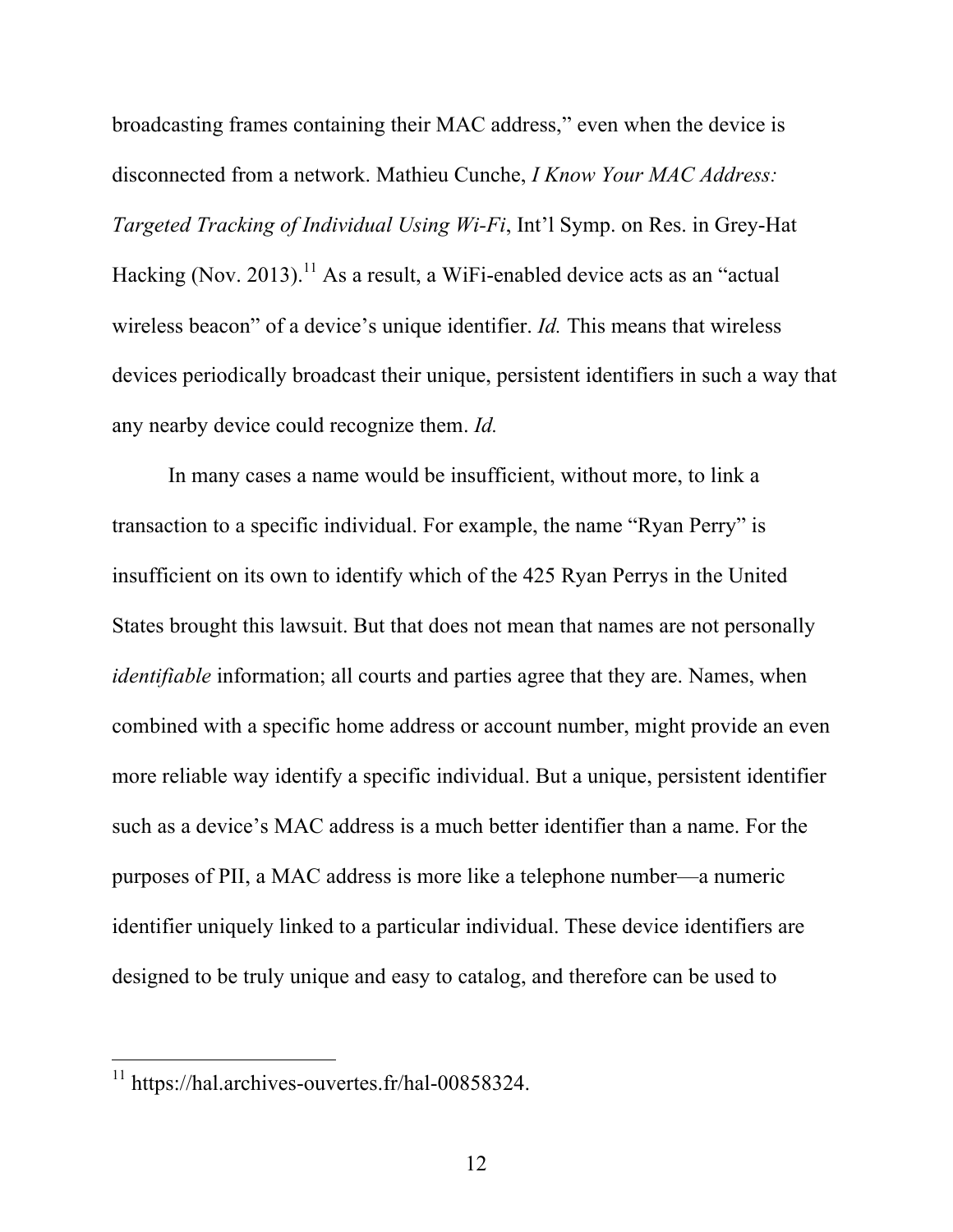"identif[y] a particular person as having engaged in a specific transaction." S. Rep. No. 100-599 at 12; *see Yershov*, 820 F.3d at 489.

Even information that may appear "anonymous," such as a string of numbers, could be used to link an individual to specific transactions. Social Security Numbers, like MAC addresses and other unique, persistent identifiers, consist of a string of semi-random numbers. Carolyn Puckett, *The Story of the Social Security Number*, 69 Soc. Security Bulletin 55, 57 (2009). <sup>12</sup> Yet courts routinely acknowledge that SSNs are PII under the VPPA. *See*, *e.g.*, *In re Nickelodeon Consumer Privacy Litig.*, 2016 WL 3513782, at \*15 (finding that PII under the VPPA includes "pieces of information, like social security numbers, which are associated with individual persons but might not be easily matched to such persons without consulting another entity, such as a credit reporting agency or government bureau"). Even the United States acknowledges that PII is "any information about an individual maintained by an agency, including (1) any information that can be used to distinguish or trace an individual's identity, such as . . . Social Security number." Gov't Accountability Office, *Privacy: Alternatives Exist for Enhancing Protection of Personally Identifiable Information* (May  $2008$ ).<sup>13</sup> The same is true of "a telephone number or a physical address, which may

<sup>&</sup>lt;sup>12</sup> https://www.ssa.gov/policy/docs/ssb/v69n2/v69n2p55.html.<br><sup>13</sup> http://www.gao.gov/new.items/d08536.pdf.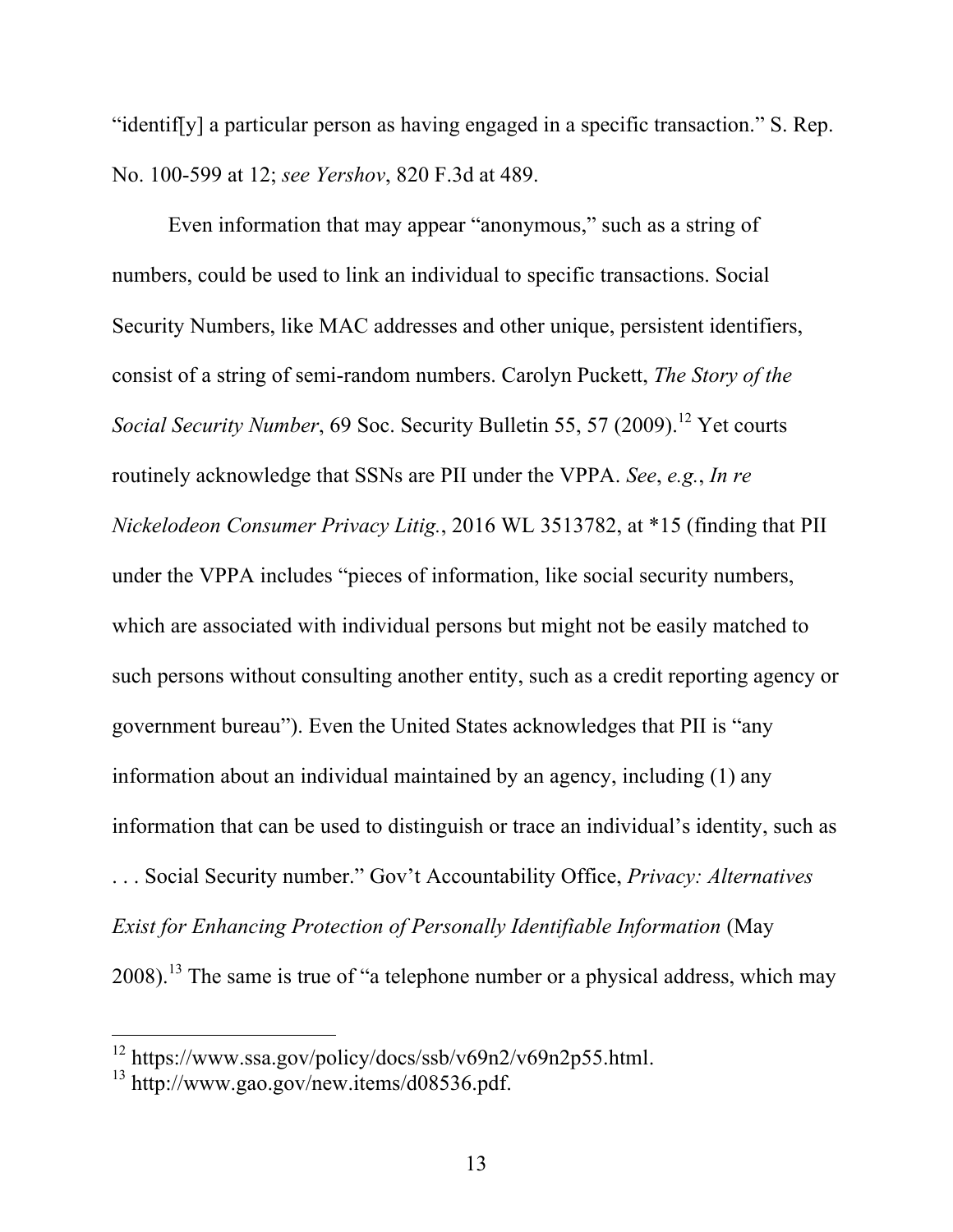not by themselves identify a particular person but from which it would likely be possible to identify a person by consulting publicly available sources, such as a phone book or property records." *In re Nickelodeon Consumer Privacy Litig.*, 2016 WL 3513782, at \*15. Similarly, GPS coordinates are strings of numbers that mean nothing without access to a map, but can identify a person's unique residence with greater specificity than an address. <sup>14</sup> *See id.* at \*20.

Unique persistent identifiers such as Ryan Perry's MAC address are unique to Plaintiff Ryan Perry—even more uniquely identifying than Ryan Perry's name, which is shared by 424 other individuals in the United States. Oddly, the lower court concluded that the disclosure of the ambiguous name "Ryan Perry" was covered under the federal privacy law, when it was the disclosure of the unique identifier associated with Plaintiff Ryan Perry that constituted the far clearer privacy harm, much like disclosing a SSN or telephone number would.

## **B. Internet companies use unique, persistent identifiers to link specific Internet users to video transactions.**

Like many Internet advertising and media companies, CNN collects a wide range of information about its users, including the unique persistent identifiers at issue in this case. Companies such as CNN then use this data to identify individual users and track their behavior over time and across different websites. *See* 

 $14$  For example, an address could only lead someone to an apartment building; GPS coordinates could place a person inside a unique apartment.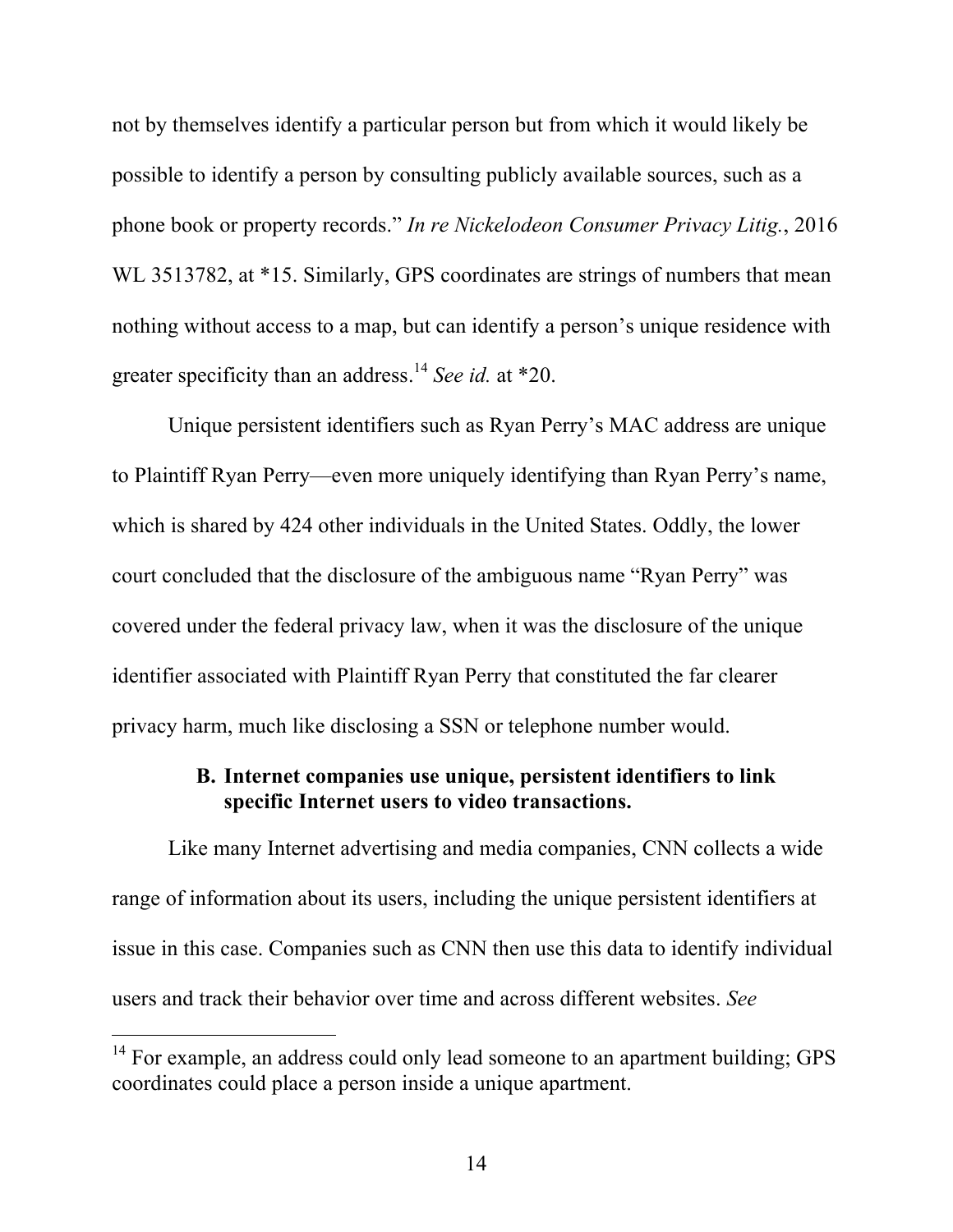Rotenberg Testimony, *supra*, at 8 ("Every computer connected to the Internet receives an IP address that is logged by web servers as the user browses the Internet. These logs allow companies to record a trail of the user's online activity. Companies engage in extensive tracking and data collection about the online activities on consumers."). In other words, CNN is trying to obtain the benefits of PII for logging user transactions while ignoring the legal obligations associated with the collection and use of PII under the federal law. But is no distinction: Whenever companies collect unique persistent identifiers in connection with data about the videos its users are watching, that data is PII under the VPPA, unless it can be demonstrated that the identifier cannot be linked to a particular individual.

In its privacy policy, CNN explains that it collects data for the purpose of tracking users. CNN collects a user's "device identifiers (such as an Apple IDFA or an Android Advertising ID)," "network or Internet protocol address," "device settings," "browser settings," "location information," as well as the information about the "type of browser you are using," the "type of operating system you are using," and "the content and advertisements you have accessed, seen, forwarded and/or clicked on." CNN, *CNN Privacy Statement.* <sup>15</sup> This enables the company to "*customize or personalize* ads, offers and content made available to you based on your visits to and/or usage of the Services or other online or mobile websites,

<sup>15</sup> http://www.cnn.com/privacy.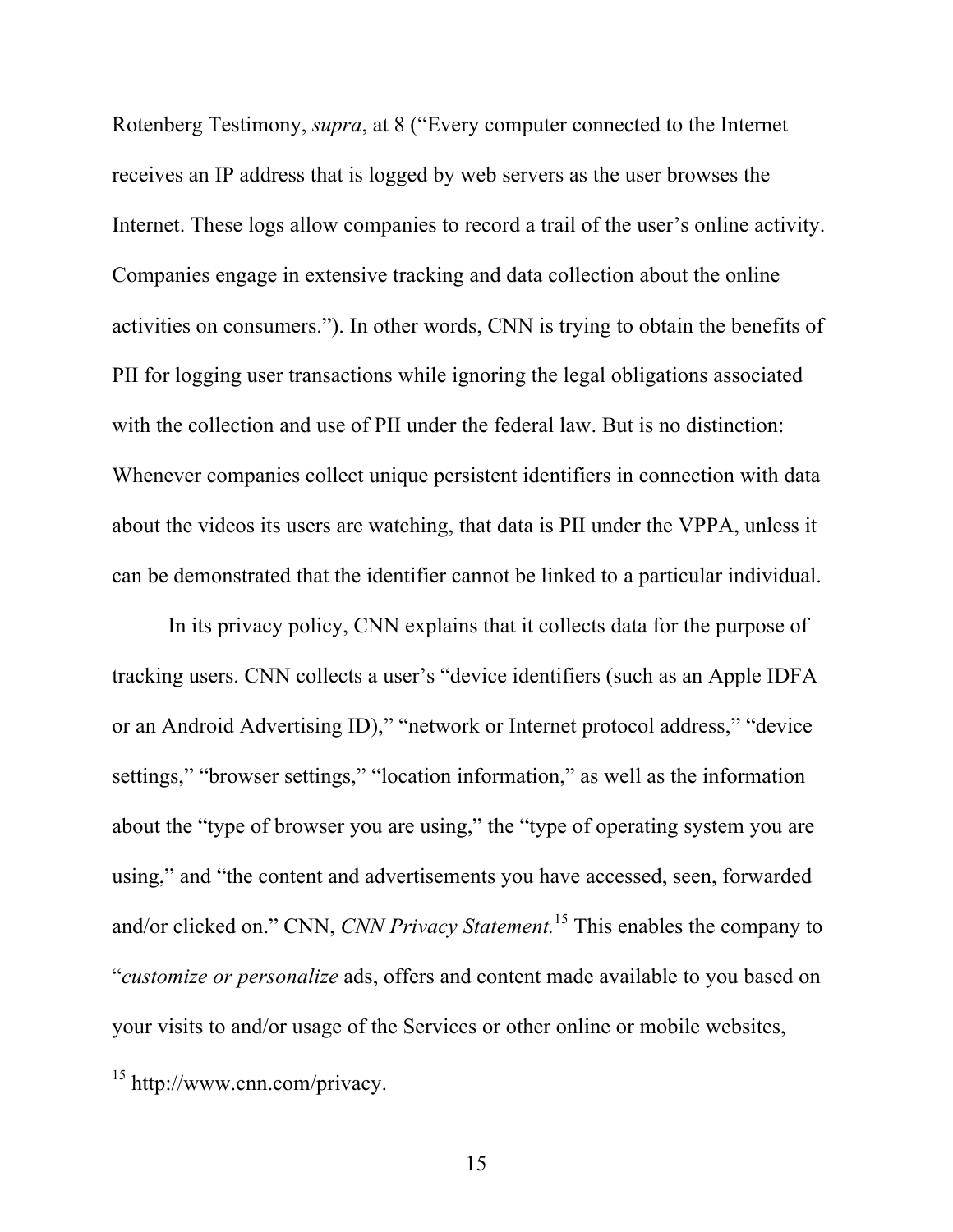applications, platforms or services, and analyze the performance of those ads, offers and content, as well as *your interaction with them*." *Id.* (emphasis added).

Data aggregators such as Bango, with which CNN shared Mr. Perry's unique persistent identifiers and video viewing history, also use the data at issue in this case to identify and track users. Bango creates a "Bango User ID" for each user that "on its own[,] is not personally identifiable." Bango, *Bango Privacy Policy*. 16 But Bango's claim is contradicted by its very own policy. The User ID is a "unique identification number" that is "created from cookies, browser header information, IP addresses and information supplied by Bango partners," and is "*linked to your device* (manufacturer and model), mobile network operator or mobile virtual network operator, current connection and operator's country." *Id.* (emphasis added). Bango therefore uses unique persistent identifiers, *linked to the user's device*, to uniquely identify users.

Given these statements regarding CNN and Bango's collection and use of customer data, it is clear that persistent identifiers, uniquely tied to the user's device, meet the definition of PII under the VPPA. The companies collect and use these very identifiers to track users viewing habits and other activities. This linkage of the individual user's device with her viewing habits *is* the act of identification under the federal privacy law.

<sup>16</sup> http://bango.com/privacy/.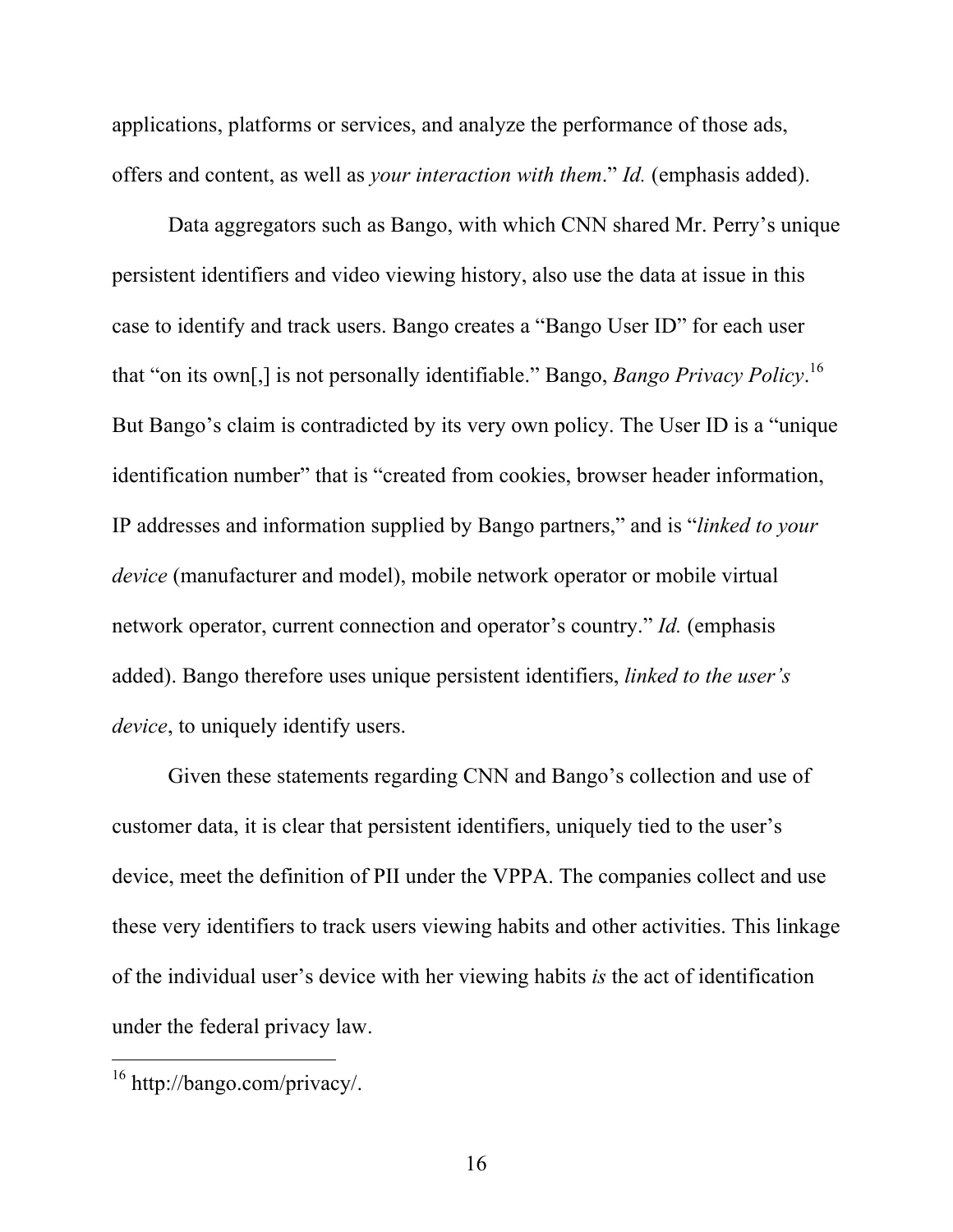## **II. Users of mobile apps are "consumers" under the federal privacy law because they provide valuable personal data to video service providers.**

The VPPA prohibits a video service provider from knowingly disclosing the PII concerning any "consumer" of its service, which the Act defines as any "renter, purchaser, or subscriber of goods or services from a video tape service provider." §§ 2710(a)(1), (b)(1); *see* Allison Grande, *Mich. Court Further Curbs Streaming Privacy Laws In Pandora*, Law360 (July 11, 2016)<sup>17</sup> ("A relationship between the company and customer is established by virtue of the consideration that Pandora obtained: the personal data of Peter Deacon, which it then disclosed for further commercial benefit,' [EPIC Executive Director Marc] Rotenberg said."). Congress regulates the collection of PII "that identifies a particular person as having engaged in a specific *transaction* with a video tape service provider." S. Rep. No. 100-599 at 12 (emphasis added). The Act is not focused on the purchase and sale of video services, but rather the "transactions" associated with the delivery of the video service. The regulated entity is one that engages in the "rental, sale, or *delivery*" of videos. § 2710(a)(4) (emphasis added). If a video service provider subsequently discloses a consumer's PII for reasons not permitted in the statute, then it are liable under the VPPA. § 2710(b)(1).

<sup>&</sup>lt;sup>17</sup> http://www.law360.com/articles/816102/mich-court-further-curbs-streamingprivacy-laws-in-pandora.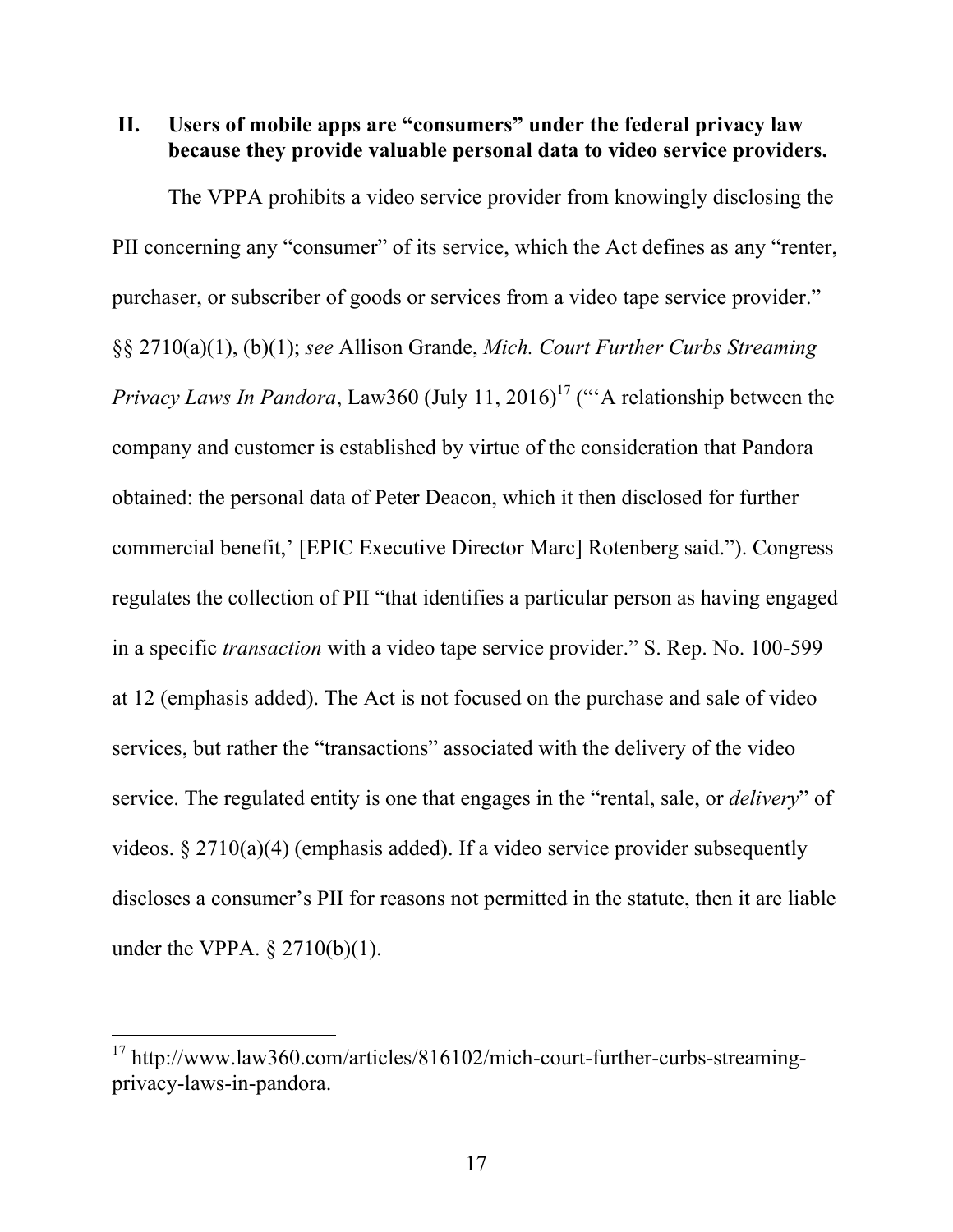In 2015, this Court expressed doubt that users of "free" mobile apps qualified as "consumers" under the Act. *Ellis v. Cartoon Network, Inc.*, 803 F.3d 1251, 1257–58 (11th Cir. 2015). <sup>18</sup> The Court said that subscriber relationships require an "ongoing commitment or relationship" between the plaintiff and defendant. *Id.* at 1257. The Court was skeptical that downloading and using a mobile app to watch video content—"without more"—would make a user a consumer of video services. *Id.* at 1258. But the *Ellis* Court's decision was wrong because it did not understand that the obligations of the Act are triggered when the video service provider obtains personal information from the user. This is precisely the point of the Act. As Senator Leahy said, a "person maintains a privacy interest in the *transactional information* about his or her personal activities. The disclosure of this information should only be permissible under well-defined circumstances." 134 Cong. Rec. 10260 (statement of Sen. Leahy) (emphasis added).

Whether a user streams a video under a subscription plan or under an adsupported option, that user is still a "consumer" of the video service. Mobile apps have simply created another way for video service providers to obtain the personal data of users. In fact, the privacy claim is stronger in the ad-supported model than

 $18$  A mobile application, or "app," is a generally a "small, individual software unit[]" that is "designed to run on a mobile device, such as a smartphone or tablet computer." Technopoedia, *Mobile Application (Mobile App)* (2016), https://www.techopedia.com/definition/2953/mobile-application-mobile-app.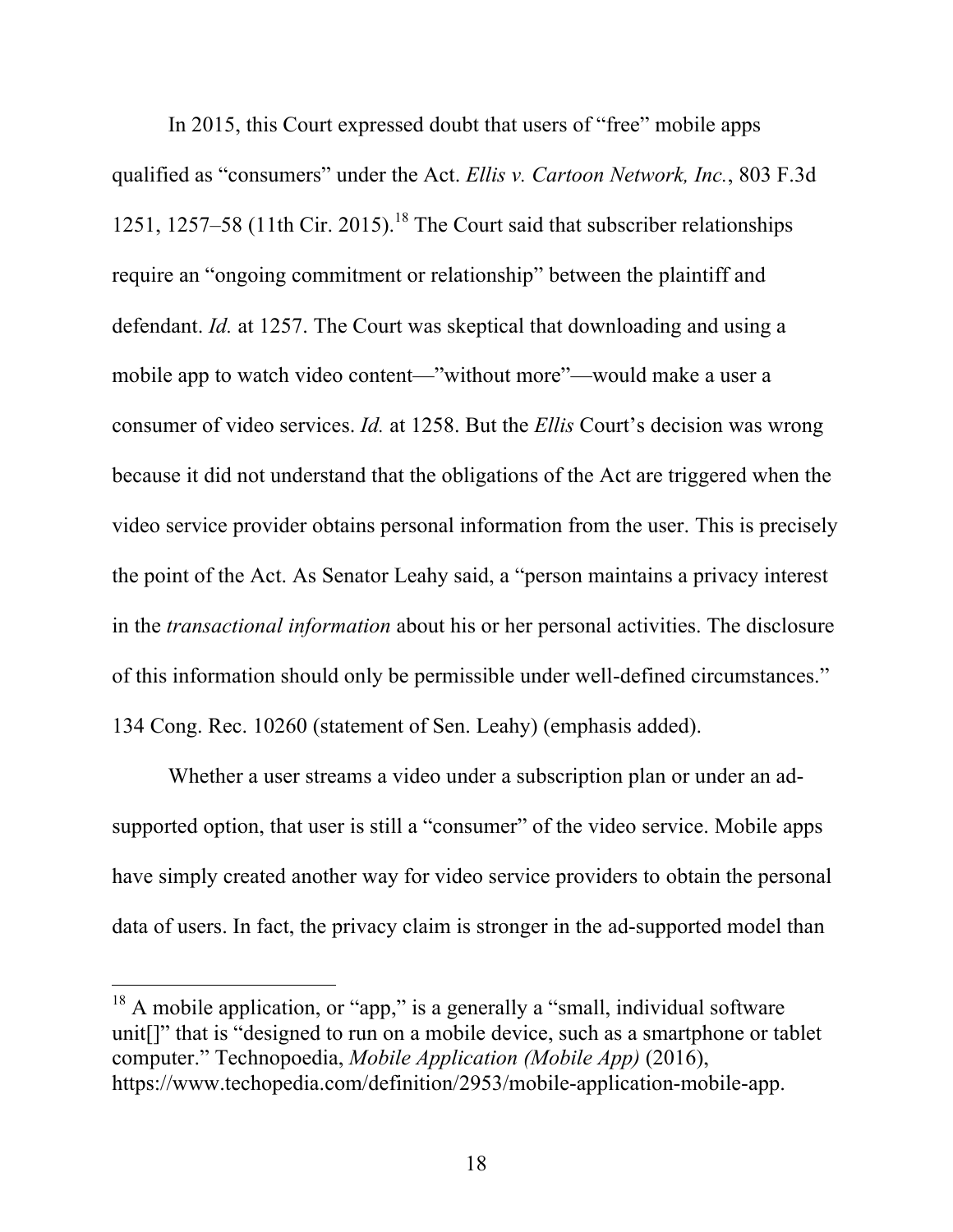in the subscription model: the consideration provided for the service is not a subscription payment, but rather the personal data of the user. Because the core purpose of the video privacy law is the protection of the personal data obtained by a service provider, the privacy interest is clearly greater for Mr. Perry here than it would otherwise be with a subscription model.

## **A. Mobile apps are not equivalent to browser bookmarks.**

Contrary to this Court's conclusion in *Ellis*, mobile apps are not like bookmarks. *Ellis*, 803 F.3d at 1257. Browser bookmarks do not create any fiduciary relationship between a consumer and a company. There is no transfer of user data to the firm. Mobile apps generate value for the company: the entire business model is to collect the personal data of the user.

"Bookmarking" is an organizational tool that has been present within Internet browsers since 1993. *See* Marc Andreessen, *New X-Based Information Systems Browser Available*, comp.infosystems (Feb. 16, 1993). <sup>19</sup> Bookmarks enable quick access to a set of webpages predetermined by a browser user. They are functionally identical to a saved series of hyperlinks. *See generally* APA Style, *What a Tangled Web: Website Versus Web Page* (Oct. 8, 2014) ("A *web page* is a computer file on the web, displayed on a monitor or mobile device, which could provide text, pictures, or other forms of data. A *website* consists of a collection of

<sup>19</sup> https://groups.google.com/forum/#!topic/comp.infosystems/855ZNG7mvI0.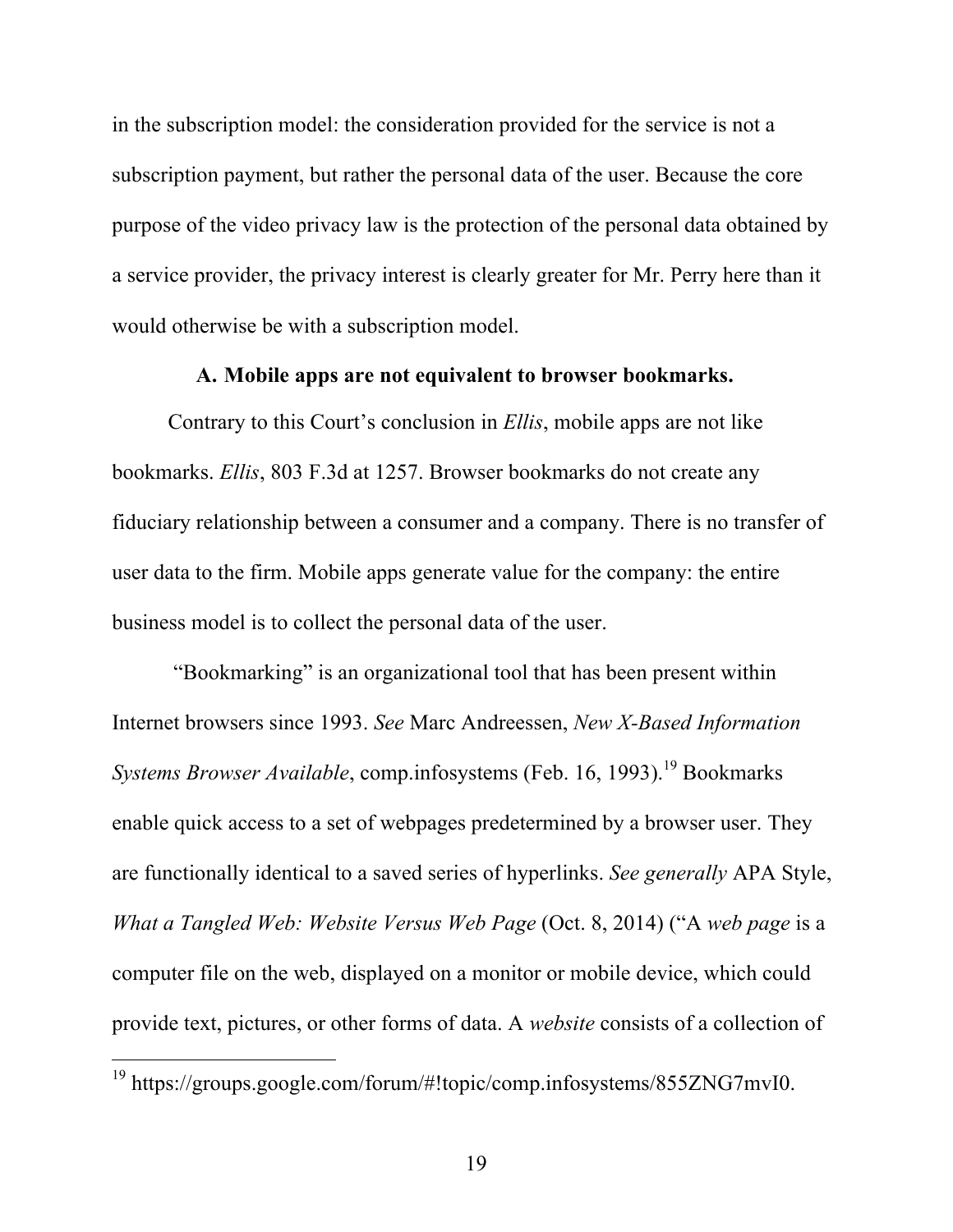web pages provided by one person or organization; all of the pages trace back to a common Uniform Resource Locator (URL) and are usually hyperlinked to each other." $)^{20}$ 

Historically, bookmarks were saved locally on a computer's hard drive within the user's browser files. *See, e.g.*, Microsoft, *Netscape Bookmark File Format*. <sup>21</sup> Newer browsers can save bookmarks to a browser manufacturer's cloud server, which permits users to access their lists from any computer. *See, e.g.*, Google, *Sync Chrome Data Across Devices*. <sup>22</sup> But the basic function of a browser bookmark has not changed significantly since 1993. A bookmark simply allows an Internet user to quickly access a specific webpage. A bookmark is one of the rare Internet tools that nearly perfectly approximates its physical analog: click on the bookmark, and find your page.

A mobile app, by contrast, necessarily involves the transfer of the user's personal data to the app provider. An app is a fully-fledged program running on the operating system of a smartphone. Technopedia, *Mobile Application (Mobile App)*, *supra*. Apps are downloaded via a centralized distribution platform, such as the Apple "App Store." Modern smartphone apps have become widely used since their

<sup>20</sup> http://blog.apastyle.org/apastyle/2014/10/what-a-tangled-web-website-versuswebpage.html.<br><sup>21</sup> https://msdn.microsoft.com/en-us/library/aa753582 (last visited July 11, 2016).

<sup>&</sup>lt;sup>22</sup> https://support.google.com/chrome/answer/165139 (last visited July 11, 2016).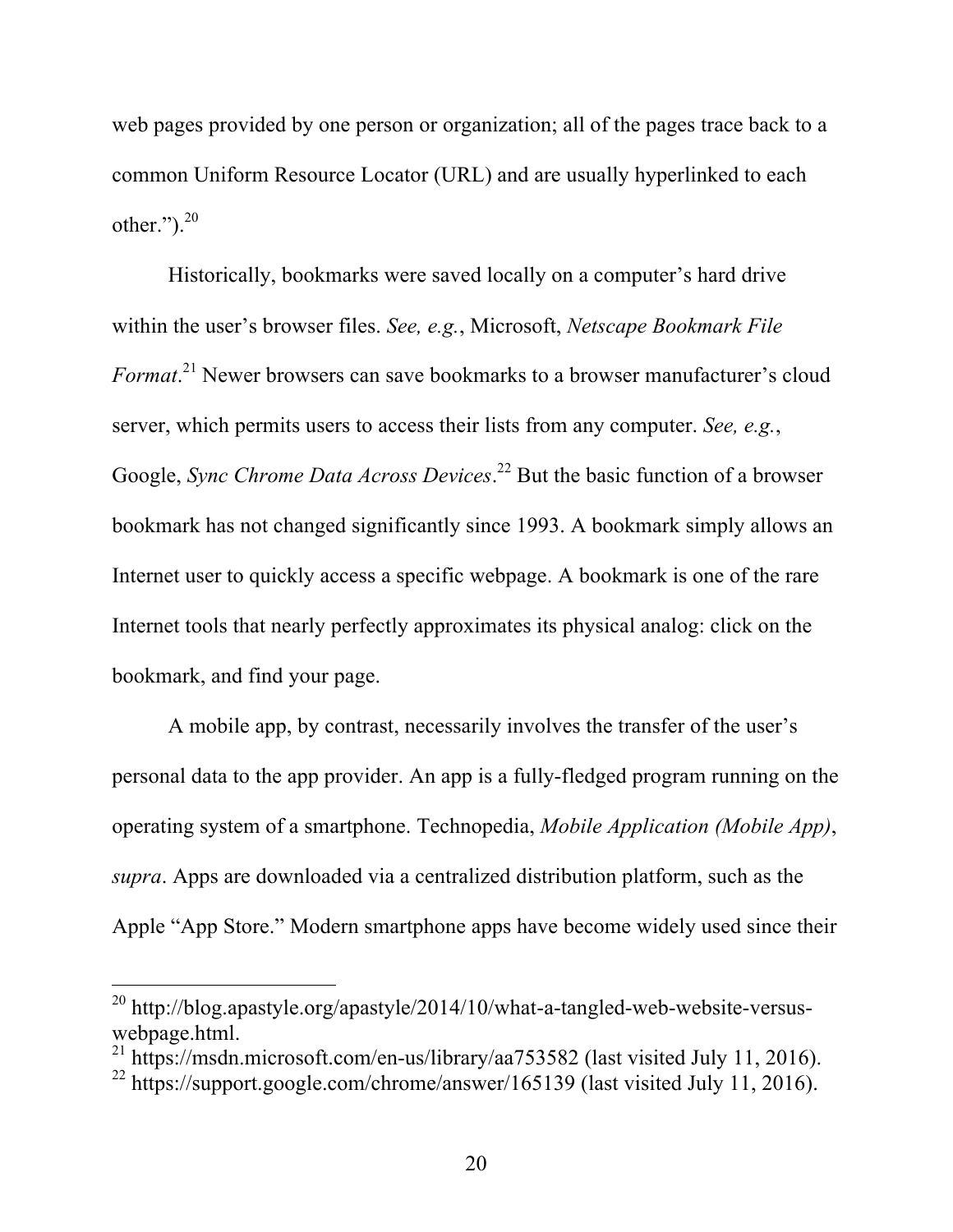introduction in the Apple App Store in 2008. Jenna Wortham, *Apple's Game Changer, Downloading Now, N.Y. Times (Dec. 5, 2009)*<sup>23</sup> ("Thanks in large part to the iPhone, introduced in 2007, and the App Store, which opened its doors last year, smartphones have become the Swiss Army knives of the digital age.").

The crucial difference between mobile apps and browser bookmarks is the access to user data. A bookmark does not provide a website with any personal data about the user—the bookmark is created and maintained by the user on her own browser. Mobile apps, by contrast, are controlled by and send data to their providers. Under this model, companies collect a great deal of valuable personal information about consumers. *See* John Herrman, *The Next Internet Is TV*, Awl (Feb. 5, 2015)<sup>24</sup> (suggesting that major publishers like CNN are moving away from free websites toward television-like "channels" within mobile apps); *see generally*  Dave Sikora, *How Mobile Apps Are Reviving Branded Walled Gardens*, Mobile Marketer (Sep. 23, 2013)<sup>25</sup> ("This walled garden is a closed-loop system for engagement, loyalty, customer service and payments that begins with opening the mobile app and ends with closing the mobile app.").

<sup>23</sup> http://www.nytimes.com/2009/12/06/technology/06apps.html.

<sup>&</sup>lt;sup>24</sup> https://theawl.com/the-next-internet-is-tv-a0d57c37349#.becooac9w.

<sup>25</sup> http://www.mobilemarketer.com/cms/opinion/columns/16208.html.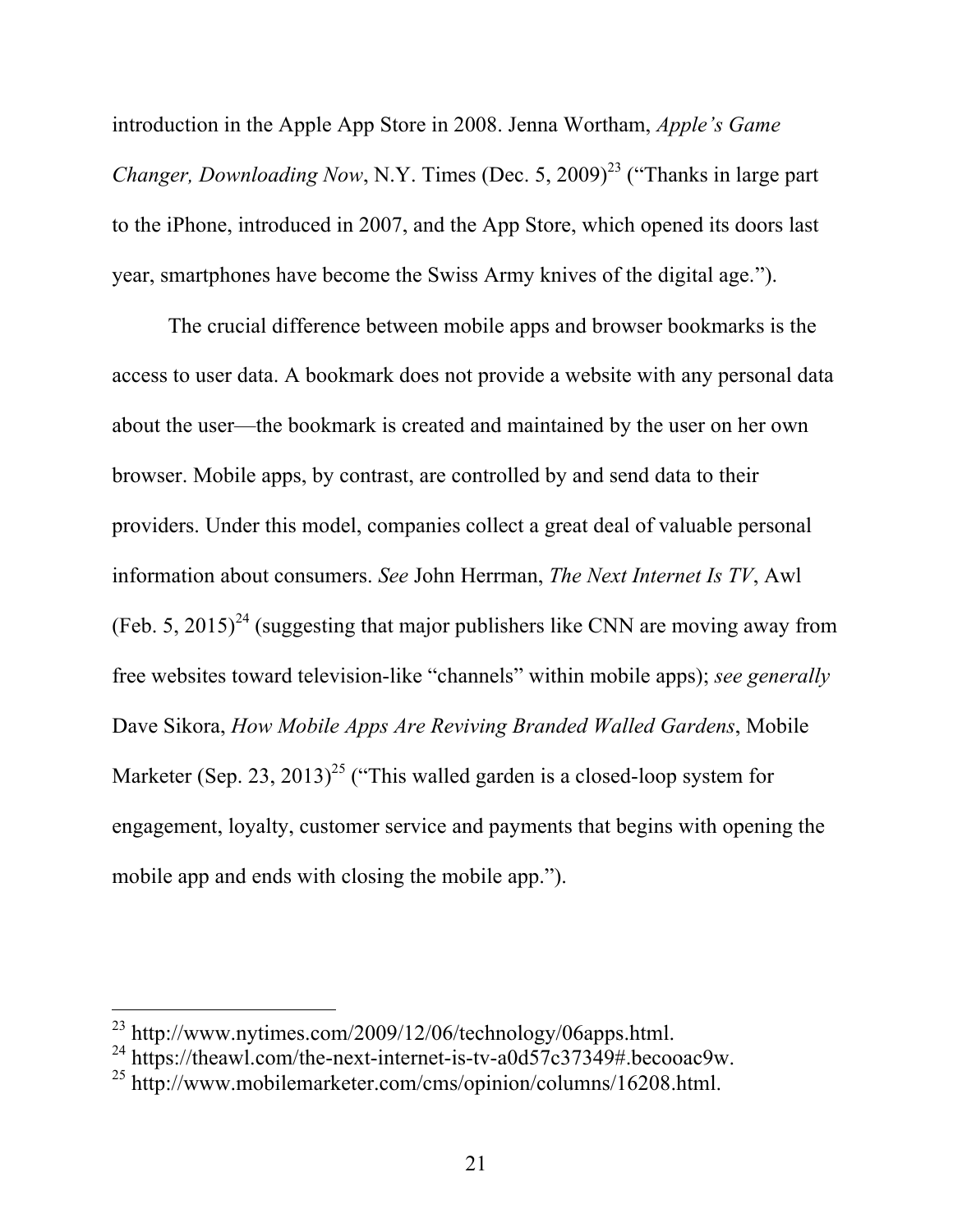## **B. Users of "free" apps are consumers of services because the app company obtains consideration from the user in the form of personal data.**

Apps sell audiences, not advertising. *See* Jeff Sonderman, *Advertisers Buy Audiences, Not Publications or Platforms, and Data is the Key*, Am. Press Inst. (June 10, 2014).<sup>26</sup> App developers obtain the personal data of users, which is the essential bargain of the app economy and the reason that users of these apps constitute "consumers" under the VPPA. *See Yershov*, 820 F.3d at 489 ("While he paid no money, access was not free of a commitment to provide consideration in the form of that information, which was of value to Gannett."). This is not to say that every mobile video app collecting user data violates the VPPA; an app developer only violates the Act if they disclose the user's PII in contravention of the Act.  $\S 2710(b)(1)$ . But the users that provide their personal data to mobile apps must fall under the scope of the Act because they are most certainly consumers.

Facing a similar case, the First Circuit recently found that such users were "consumers" under the federal privacy law. *Yershov*, 820 F.3d at 489. Whether or not Mr. Perry paid money to CNN, he was a consumer of CNN's video services. Other courts have found that a user's access to free streaming video services through a web browser gives rise to a "consumer" relationship under the VPPA.

<sup>26</sup> https://www.americanpressinstitute.org/publications/reports/whitepapers/advertisers-audiences-data/.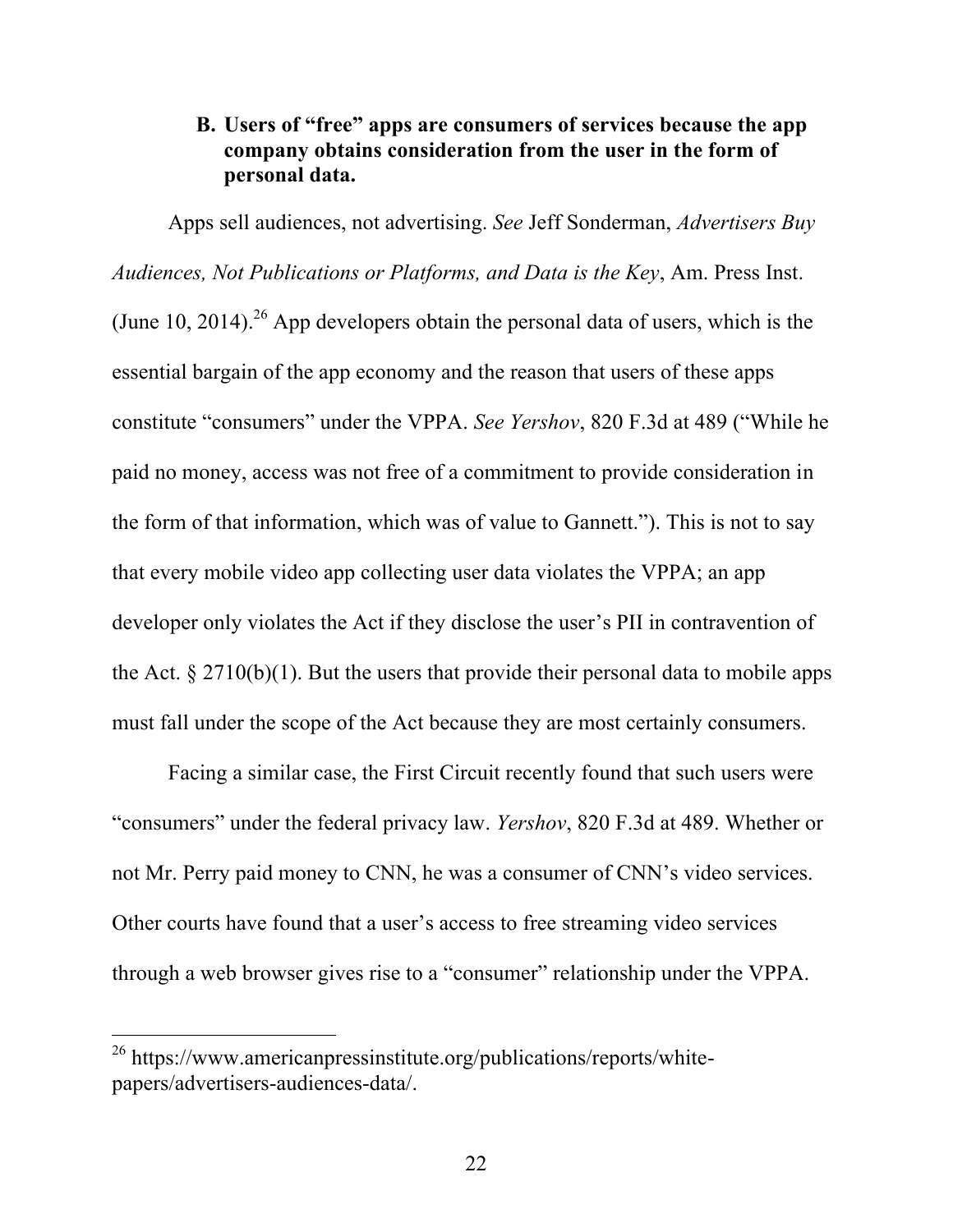*See, e.g.*, *In re Hulu Privacy Litig.*, No. 11-03764, 2012 WL 3282960 (N.D. Cal. Aug. 12, 2012).

The Court also doubted that downloading a mobile app could create a "subscriber" relationship because it did not involve registration. *Ellis*, 803 F.3d at 1257; *cf. In re: Hulu Privacy Litig.*, 2012 WL 3282960 at \*8. But there is no need for a provider to require app users to register—the company can already collect their data based on their downloading and use of the app. Even if users do not type in their names or create passwords, the act of downloading, "without more," has registered them in the company's advertising database. *See, e.g.*, Google, *Target Mobile Apps With IDFA or AAID*<sup>27</sup> ("Every iOS device comes with an identifier that allows developers and marketers to track activity for advertising purposes.").

This practice means a user must be understood as a "consumer" regardless of the ease of deletion. In *Ellis*, the Court theorized that because a user could delete an app, she should not be considered a consumer of the app provider. *Ellis*, 803 F.3d at 1257. But a Blockbuster consumer is no less a consumer under the VPPA because she could close her account or choose not to frequent the store. Even if a user deletes a mobile app, the transactional data about that user's video viewing

<sup>27</sup> https://support.google.com/adxbuyer/answer/3221407?hl=en (last visited June 27, 2016). This is only one implementation of the set of unique identifiers collected by mobile apps.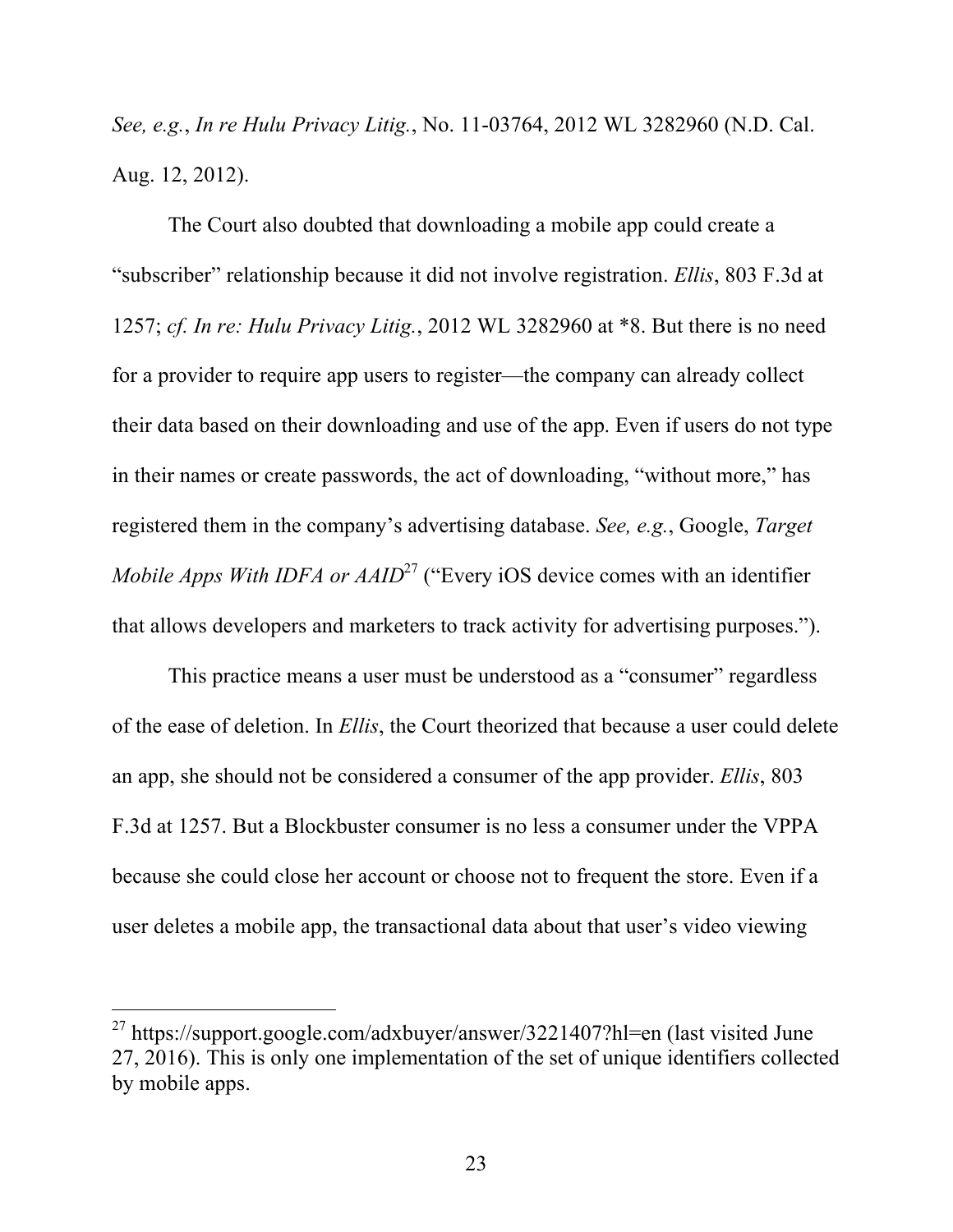habits is still in the possession of the video service provider. It is the collection and use of the personal information that is the central concern of the VPPA.

Collecting consumer personal data is the central reason for offering "free" video services through a mobile app. As a user whose personal data was obtained by a mobile app offering video service, Mr. Perry is a "consumer" under the federal video privacy law.

\* \* \*

In 1988, Congress established clear limits on the collection and use of personal data by companies providing video services. The passage of time has only made clearer the importance of this federal privacy law.

### **CONCLUSION**

EPIC respectfully requests that this Court vacate the district court's opinion.

Dated: July 22, 2016 Respectfully submitted,

/s/ Alan Butler MARC ROTENBERG ALAN BUTLER AIMEE THOMSON ELECTRONIC PRIVACY INFORMATION CENTER (EPIC) 1718 Connecticut Ave., N.W., Suite 200 Washington, D.C. 20009 Tel: (202) 483-1140 Fax: (202) 483-1248

*Counsel for Amicus Curiae*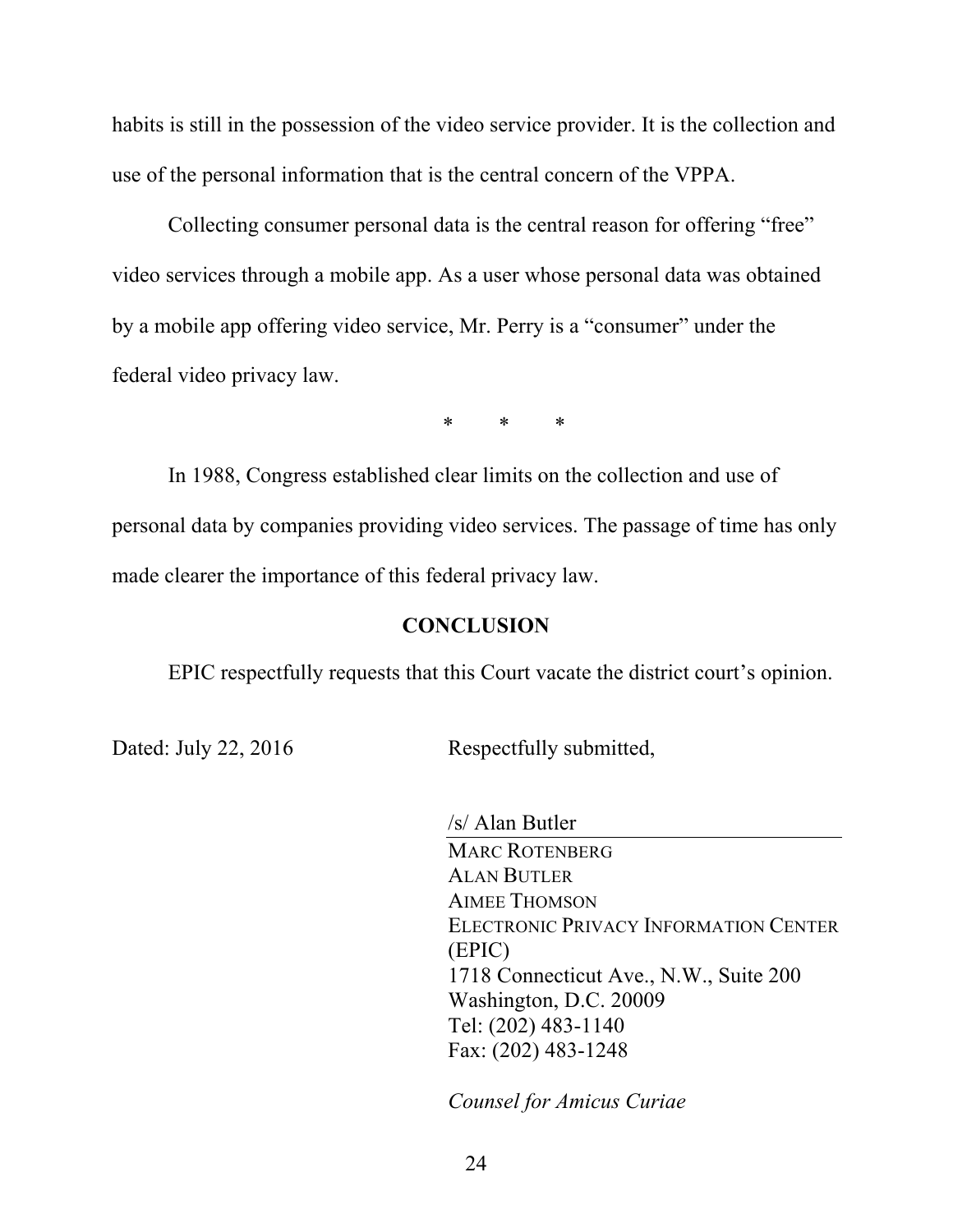### **CERTIFICATE OF COMPLIANCE**

1. This brief complies with the type-volume limitation of Federal Rule of Appellate Procedure 32(a)(7)(B) because this brief contains 5,381 words, excluding the parts of the brief exempted by Federal Rule of Appellate Procedure  $32(a)(7)(B)(iii)$ .

2. This brief complies with the typeface requirements of Federal Rule of Appellate Procedure 32(a)(5) and the type style requirements of Federal Rule of Appellate Procedure 32(a)(6) because this brief has been prepared in a proportionally spaced typeface, 14-point Times New Roman, using Microsoft Word for Mac 2011.

Dated: July 22, 2016 ALAN BUTLER

/s/ Alan Butler